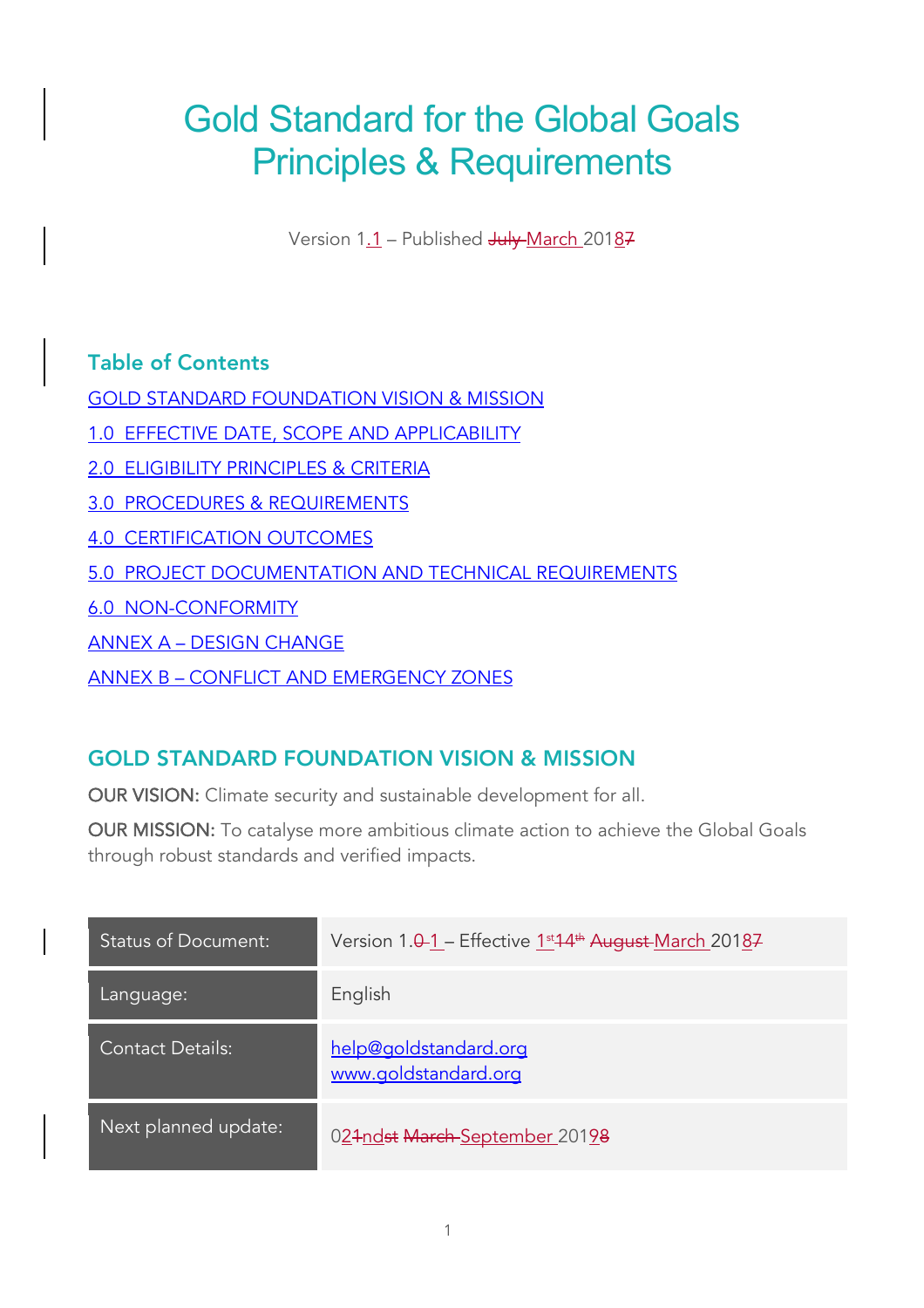| <b>Template Documents:</b>             | Version (Link to Previous Versions - Here) |
|----------------------------------------|--------------------------------------------|
| <b>Cover Letter Template</b>           | $+0$                                       |
| <b>Stakeholder Consultation Report</b> | 4.0                                        |
| <b>Project Design Document</b>         | 1.1 (Gender questions added)               |
| <b>Monitoring Report</b>               | $+0$                                       |
| <b>Annual Report and Grievances</b>    | $+.\theta$                                 |

# 1.0 EFFECTIVE DATE, SCOPE AND APPLICABILITY

#### 1.1 EFFECTIVE DATE

1.1.1 Gold Standard for the Global Goals shall be effective for all new-Projects seeking Gold Standard Certification as of 44th-1<sup>st</sup> August-March 20187. For Projects applying existing previous versions of Gold Standard please refer to the Gold Standard for the Global Goals Transition Requirements.

#### 1.2 SCOPE

1.2.1 The Principles & Requirements set out in this document are applicable to all Project Developers and the Projects or Programmes\* for which Gold Standard Certification is sought. It also represents the Requirements against which Gold Standard Validation and Verification bodies (GS-VVBs, hereafter VVBs) shall Validate or Verify the Project, in conjunction with the **GS-VVB Requirements** and any applicable Conformity Criteria.

*\*Note that for brevity, the standard refers to Projects throughout the text; this may be read as Projects or Programmes unless explicitly stated.*

1.2.2 The Requirements shall be applied as per the relevant sections contained within this document and those associated or referenced.

1.2.3 From time to time Gold Standard may issue updates and changes, clarifications or corrections to the Requirements. These shall be published to the Gold Standard website and shall be applicable as per the date specifically stated for each update. Gold Standard shall provide notice of all such changes and the dates for implementation and applicability. It is the responsibility of the Project Developer to remain up to date and to apply all such updates as required for its Project by checking the Gold Standard website, regardless of whether a notification of change has been received.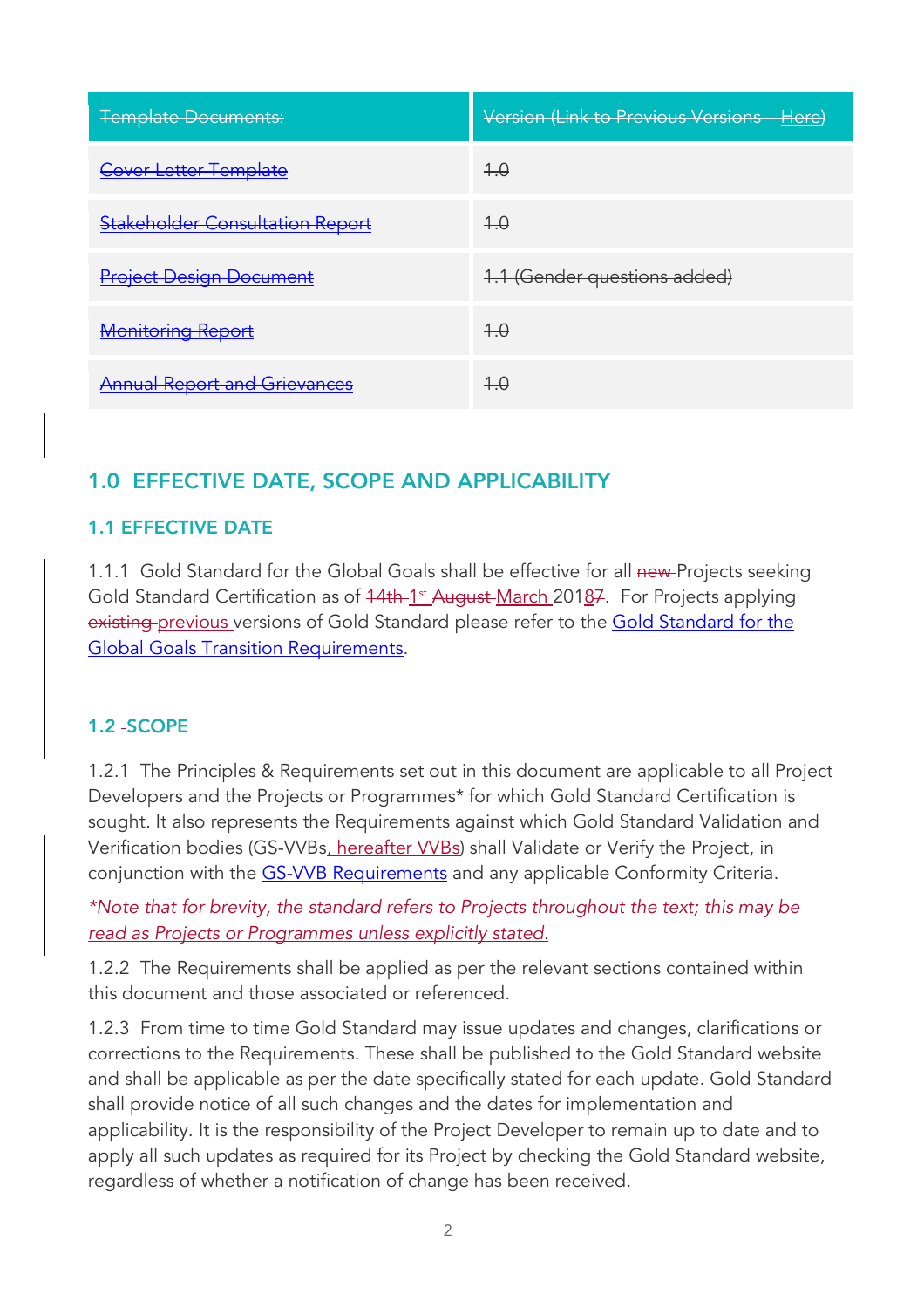1.2.4 Stakeholders may submit suggested updates, edits, changes or additions to Gold Standard for the Global Goals by submission to helphelp@goldstandard.org. Such requests shall be considered as per the Gold Standard Standards Setting Requirements. Gold Standard reserves the right to accept or reject such submissions at its own discretion.

1.2.5 In some circumstances Gold Standard allows modules or elements of other, partner or endorsed Standards (*for example Fairtrade, FSC, CDM*) to be considered as evidence that may be used to demonstrate conformity to certain Gold Standard Requirements (*for example Fairtrade, FSC, CDM*). In such cases the Gold Standard Requirements still apply but, for practicality, shared evidence may be provided.

*\*Note that for brevity, the standard refers to Projects throughout the text; this may be read as Projects or Programmes unless explicitly stated.*

## 1.3 PROJECT PATHWAY APPLICABILITY

1.3.1 All Projects shall apply the Gold Standard for the Global Goals Principles & Requirements and any associated documents.

1.3.2 All Projects shall also apply the relevant Activity Requirements related to their project type. -If no such Activity Requirements exist then the Requirements shall be as per this document.

Items 1.3.1 and 1.3.2 above are mandatory for all Projects seeking Gold Standard Certification of any kind.

#### In addition to

1.3.3 In addition to 1.3.1 and 1.3.2, Projects may issue Gold Standard Certified SDG Impact Statements or Products. These are achieved by following applicable Gold **Standard Approved Impact Quantification Methodologies** and related Gold Standard Product Requirements.

#### 1.4 Design Changes –

The procedure for design changes is included in Annex A of this document.

# 2.0 ELIGIBILITY PRINCIPLES & CRITERIA

This section presents the Gold Standard-Eligibility Principles & Criteria that are applicable to all Projects seeking Gold Standard Certification. - In order to achieve Certification with Gold Standard, all Projects shall contribute to the Vision and Mission of Gold Standard, applied specifically through the following **Eligibility** Principles and Criteria.

# 2.1 ELIGIBILITY PRINCIPLES

The following Eligibility Principles shall apply to all Projects seeking Gold Standard Certification: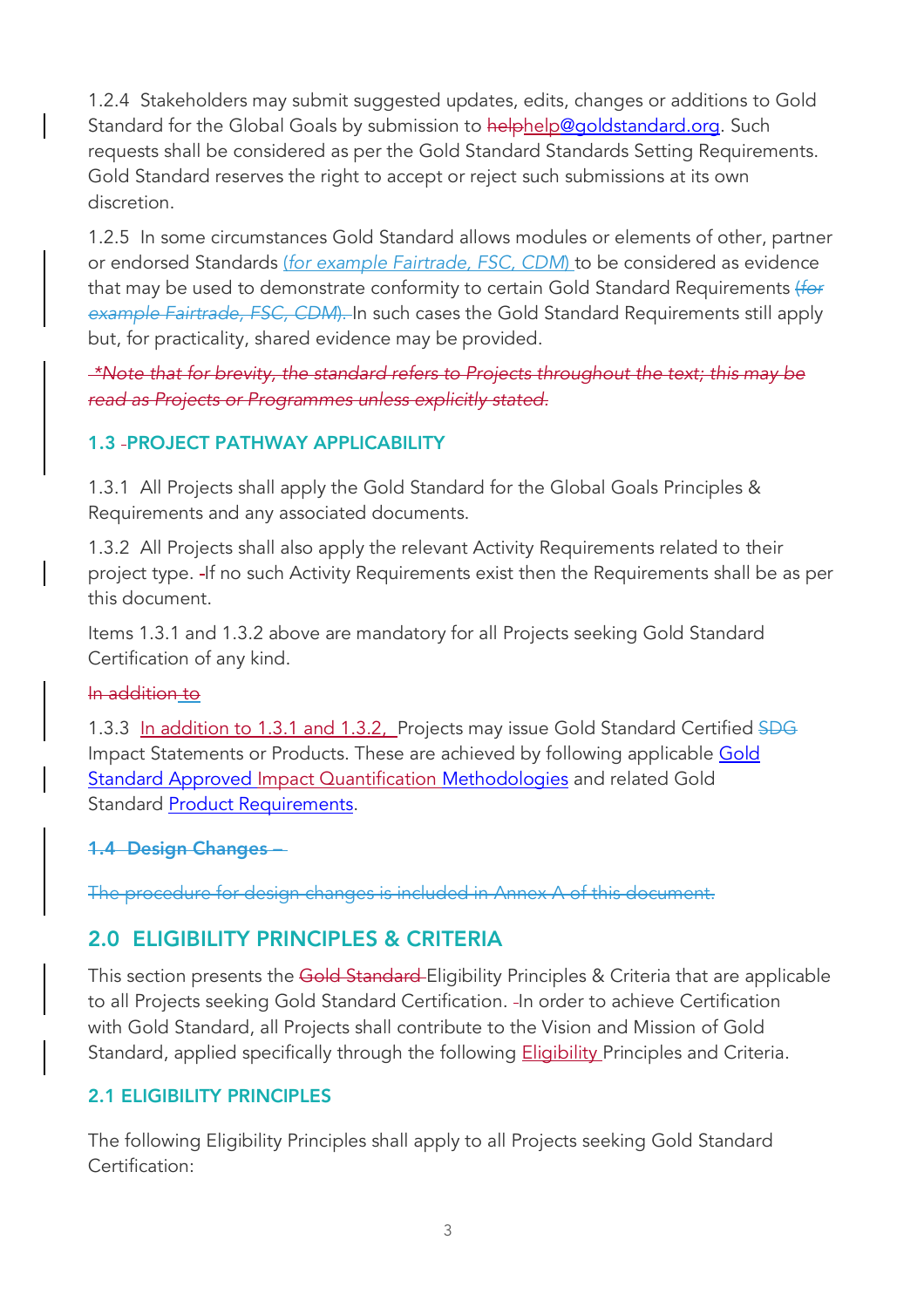# Principle 1: Contribution to Climate Security & Sustainable Development:

(a) Projects shall be of a type pre-identified as eligible or shall submit to Gold Standard for approval of eligibility. This procedure is described in Section 3.1.1.

(b) Projects shall define their Baseline Scenario and Project Scenario. This procedure is described in Section 3.1.2.

(c) Projects shall contribute positively to Climate Security & Sustainable Development. These positive *I*impacts are considered against the Sustainable Development Goals. This procedure is described in Section 3.1.3.

#### Principle 2: Safeguarding Principles:

Projects shall conduct a Safeguarding Principles Assessment and conform to Gold Standard's Safeguarding Principles and Requirements. This procedure is described in Section 3.2.

#### Principle 3: Stakeholder Inclusivity:

Projects shall identify and engage Relevant Stakeholders and seek Expert Stakeholder input where necessary in the design, planning and implementation of the Project. Project design shall reflect the views and inputs of stakeholders and ongoing feedback shall be sought, captured and acted upon throughout the life of the Project. This procedure is described in Section 3.3 and in the Gold Standard Stakeholder Consultation Procedure, Requirements & Guidelines.

#### Principle 4: Demonstration of real outcomes:

Projects shall:

(a) Design and develop an upfront Project Design Document (PDD), incorporating a Monitoring & Reporting Plan. The procedure for this is described in Section 3.4.

(b) Undergo Validation and Design Certification (comprising Validation and Design Review). This procedure is described in Section 3.4.

(c) Undertake Monitoring in accordance with the Monitoring & Reporting Plan and produce Annual Reports and Monitoring Reports. Projects shall undergo Verification and Performance Certification (comprising Verification and Performance Review). in order to achieve Gold Standard Certified Project status and to issue Gold Standard Certified Impact Statementss and Gold Standard Certified Products where sought.

(d) Undergo Gold Standard Project-Design Certification Renewal in order to remain Certified Project status and to continue to seek Gold Standard Certified Products and Impact Statementss and Gold Standard Certified Products where sought.

This procedure is described in Section 3.4.

#### Principle 5: Financial Additionality & Ongoing Financial Need:

All Projects must demonstrate impacts that are additional as compared to their baseline scenario (i.e. the benefits of the Project are beyond a business-as-usual scenario) as covered in Principle 1, above. In addition, Projects following certain Certification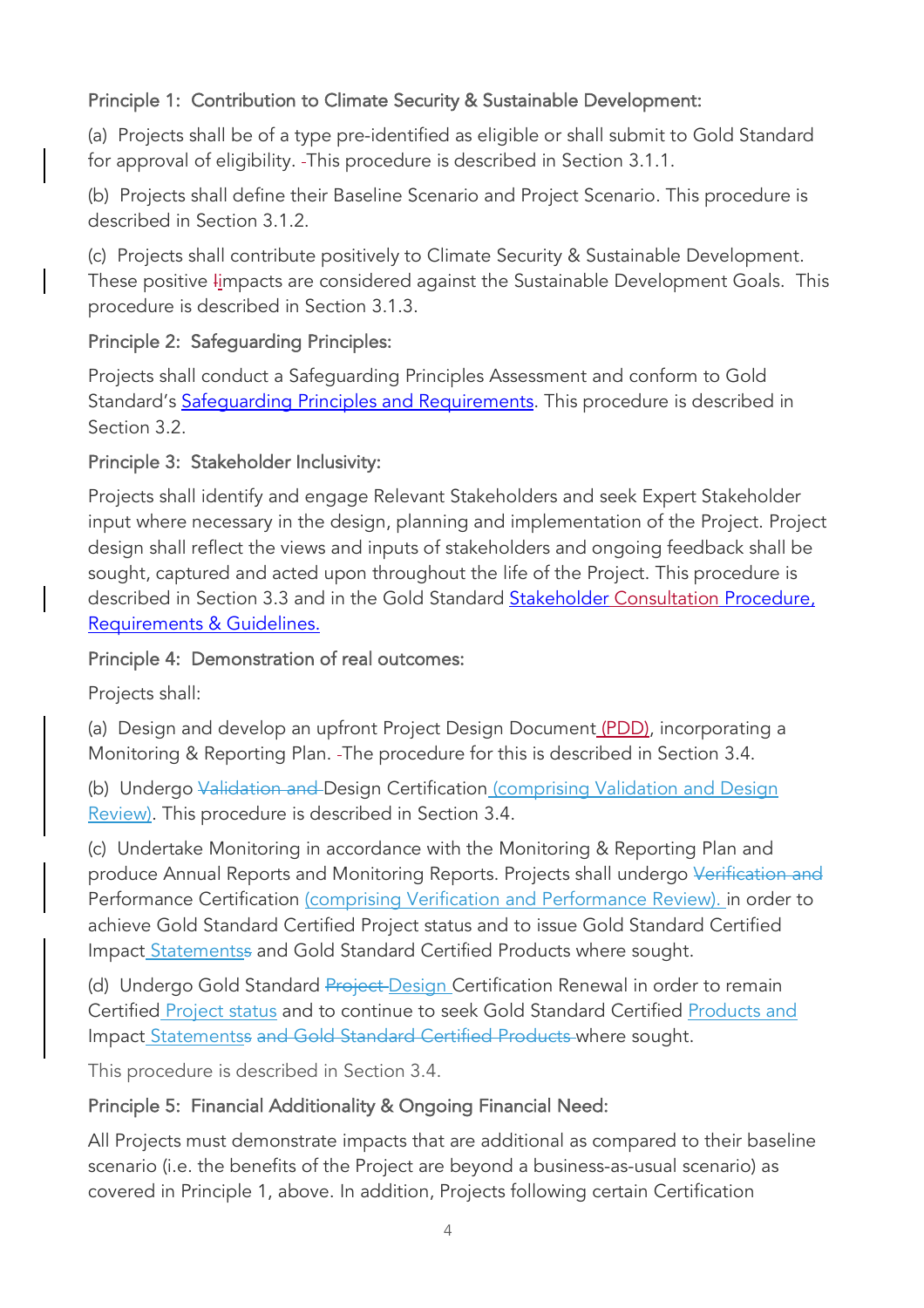pathways (i.e. those seeking to use Certification to attract finance or issue market Products through the issuance of Gold Standard Certified Impact Products or Impact Statements) shall demonstrate Financial Additionality and Ongoing Financial Need. This procedure is described in Section 3.5.

# 2.2 GENERAL ELIGIBILITY CRITERIA

The following General Eligibility Criteria shall apply to all Projects seeking Gold Standard Certification:

(a) Types of Project: Eligible Projects shall include physical action-/-implementation on the ground. Pre-identified eligible Project types are identified in Section 3.1.1.

(b) Location of Project: Projects may be located in any part of the world.

(c) Project Area, Project Boundary and Scale: The Project Area and Project Boundary shall be defined. Projects may be developed at any scale though certain rules, requirements and limitations may apply under specific Activity Requirements, Impact Quantification Methodologies Methodologies and Products.

In order to avoid double counting the Project shall not be included in any other voluntary or compliance standards programme unless approved by Gold Standard (for example through dual certification). Likewise Projects shall be ineligible if their Project Area overlaps with that of another Gold Standard or other voluntary or compliance standard programme of a similar nature or where the potential for double counting of impact exists (for example use of similar technology or practices through which the potential arises for double counting or mis-estimation of impacts amongst projects).

(d) Host Country Requirements: Projects shall be in compliance with Host Country's legal, environmental, ecological and social regulations.

(e) Contact Details: As part of the Project Documentation (see Section 3) the Project Developer shall provide the following information for all Project Participants:

(i) name AND

(ii) contact details AND

In case of an organisation:

(iii) the legal registration details Design Certification number AND

(iv) documentation by the governing jurisdiction that proves that the entity is in good standing (defined as being a legal or other appropriate entity registered in or allowed to operate within the required jurisdiction and with no evidence of insolvency or legal/criminal notices placed against it or any of its Directors). -Gold Standard retains the right (at its own discretion) to refuse use of the Standard where reputational concerns are highlighted.

(f) Legal Ownership: Full and uncontested legal ownership of any Products that are generated under Gold Standard Certification, (for example carbon credits) shall be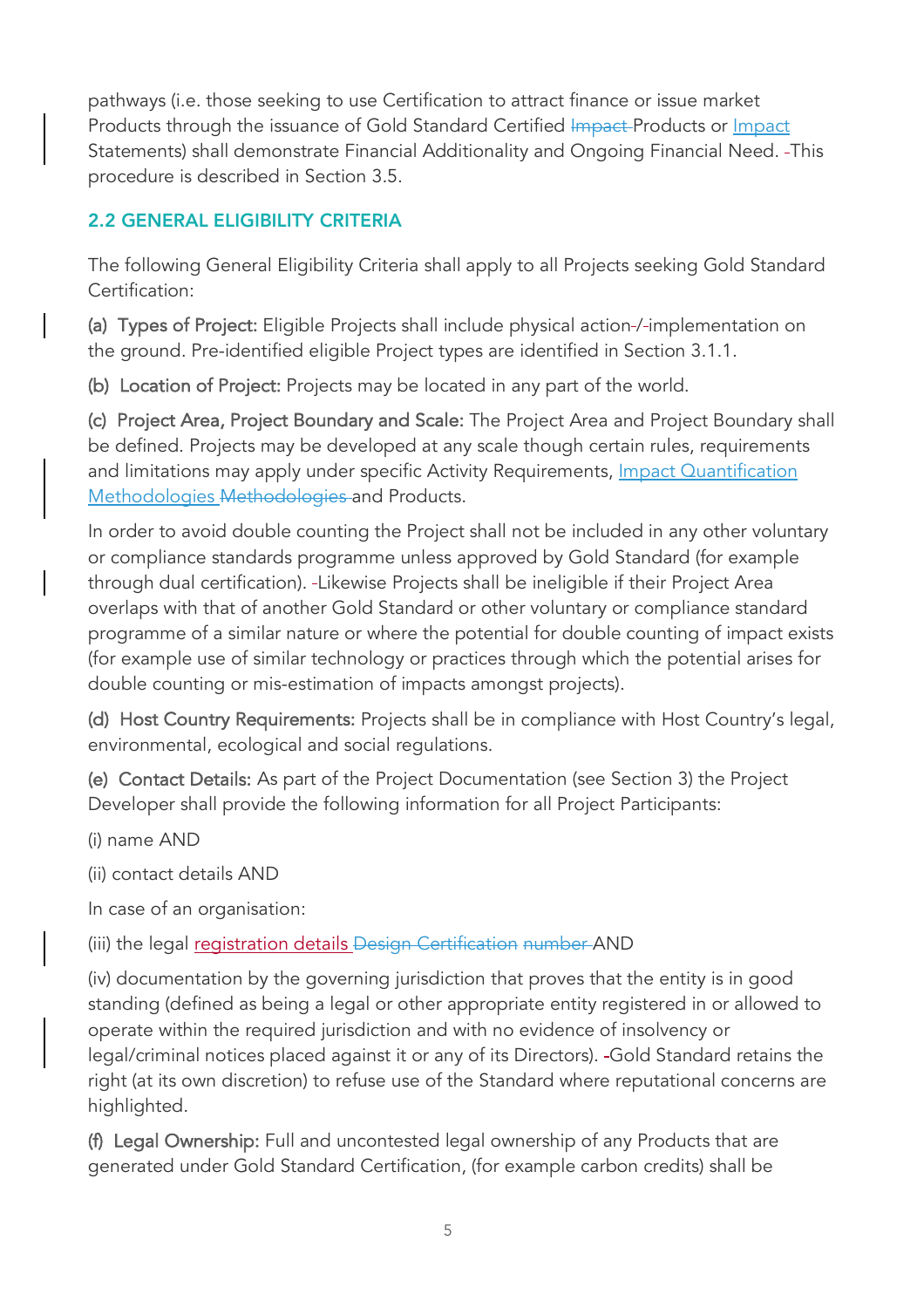demonstrated. Where such ownership is transferred from project beneficiaries this must be demonstrated transparently and with full, prior and informed consent (FPIC).

Note that for certain Project types there is a requirement for full and uncontested legal title/tenure to be demonstrated. These are contained within specific Activity Requirements. All projects shall immediately report to Gold Standard any land title/tenure disputes arising.

(g) Other Rights: As well as legal title and ownership, the Project Developer shall also demonstrate where required uncontested legal rights and/or permissions concerning changes in use of other resources required to service the Project (f*or example, access rights, water rights etc.)*. Any known disputes or contested rights must be declared immediately to Gold Standard by the Project Developer and resolved prior to further Project implementation and certification in affected areas.

(h) Official Development Assistance (ODA) Declaration: All Project Developers applying for project activities located in a country named by the OECD Development Assistance Committee's ODA recipient list and seeking Gold Standard Certification for carbon credits shall declare the Official Development Assistance (ODA) support. The Project developer shall follow the GHG Emissions Reduction & Sequestration Product Requirements and submit the declaration at the time of Design Certification.

# 3.0 PROCEDURES & REQUIREMENTS

This Section describes the Requirements that shall be met for each of the Eligibility Principles described in Section 2.1. Each section describes the Purpose, Scope, Applicability, Procedure and Requirements.

# 3.1 PRINCIPLE 1: CONTRIBUTION TO CLIMATE SECURITY & SUSTAINABLE DEVELOPMENT:

This section describes the Procedures and Requirements concerning Principle 1 – Contribution to Climate Security & Sustainable Development.

By successfully following the Procedures and Requirements in this Section, the outcomes are:

(a) The Project is demonstrated to either be of an eligible type under Gold Standard for the Global Goals or has sought and obtained approval from Gold Standard to proceed as a new Project type.

(b) The Project demonstrates its proposed contribution to the Sustainable Development Goals (SDGs), meaning at least an impact on SDG 13 plus two other Goals.

(c) The Project includes the above in its Project Documentation, including the Monitoring & Reporting Plan.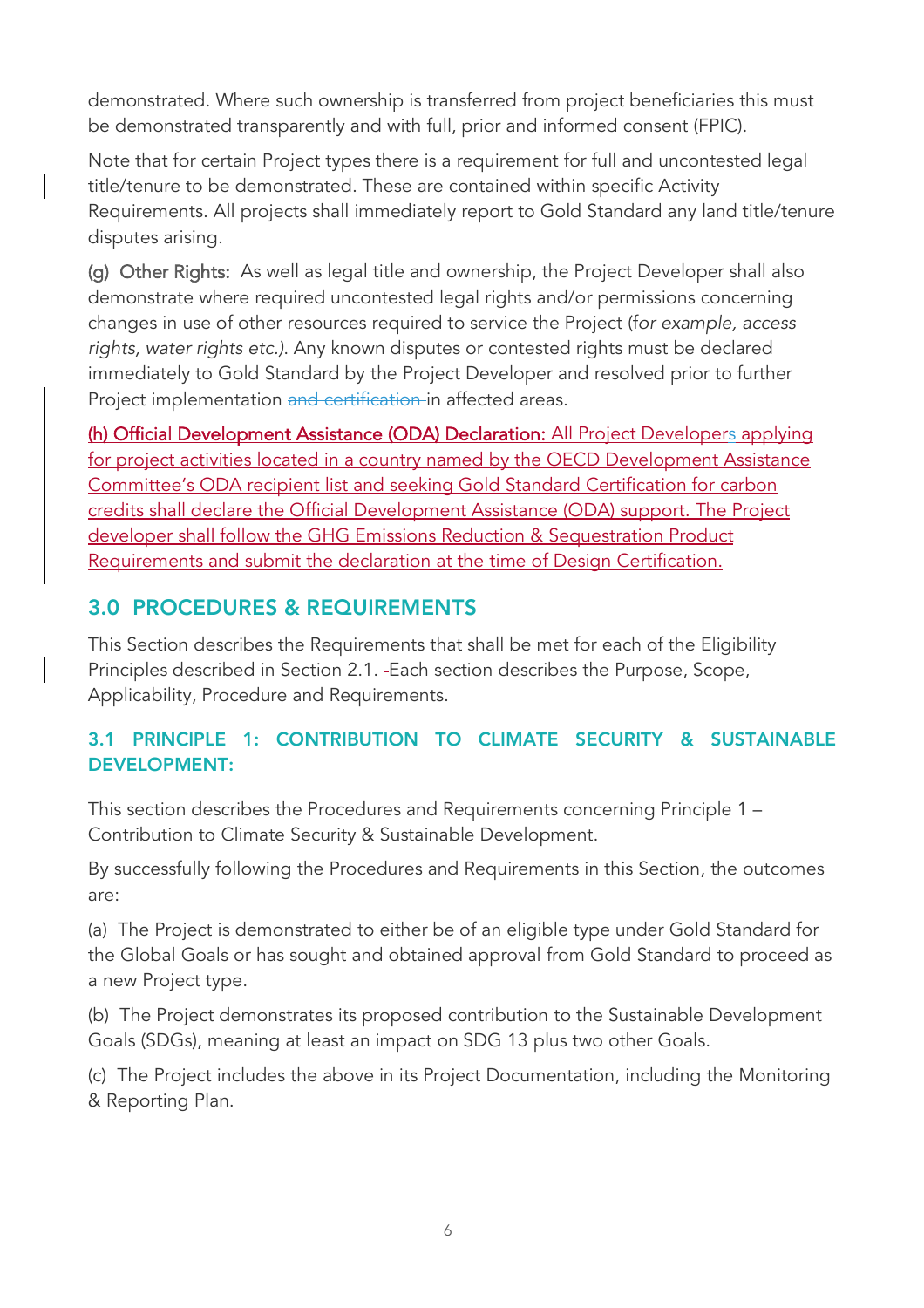# 3.1.1 Eligible Project Types

3.1.1.1 A Project type is automatically eligible for Gold Standard Certification if there are approved Gold Standard published Activity Requirements and/or Gold Standard Approved Impact Quantification Methodologies Methodologies associated with it or as referenced in Gold Standard Product Requirements. These are published to the Gold Standard website and shall be followed where provided for a given Project type.

3.1.1.2 For Project types that are not automatically eligible, eurrently published to the Gold Standard website, the a Project Developer may submit to Gold Standard for approval. This shall be done at minimum as part of the Preliminary Review, though it is recommended to engage with Gold Standard earlier to establish the criteria and requirements for approval.

3.1.1.3 Project types applying for Gold Standard approval are referred to the Gold Standard Vision and Mission. The Project Developer shall demonstrate how the Project would contribute to these and how the Gold Standard for the Global Goals Requirements would be met in their application for approval.

3.1.1.4 In reviewing a new Project type for approval, Gold Standard may establish new Requirements to be met by the Project in order to achieve Gold Standard Design Certification and ongoing Gold Standard Certified Project Certificationstatus. Where required, Gold Standard shall engage expert peer reviewers to establish these Requirements, at the Project Developer's expense.

3.1.1.5 Gold Standard does not support Project types associated with geo-engineering or energy generated from fossil fuel or nuclear, fossil fuel switch, or any project that supports, enhances or prolongs such energy generation. In certain cases, concerning energy efficiency involving fossil fuels (*for example, LPG stoves*), an exception is made. This is captured in the relevant Activity Requirements, Gold Standard Approved Methodologies and/or Product Requirements.

#### 3.1.2 Definition of Baseline and Project Scenarios

3.1.2.1 The Project shall define both the Baseline and Project Scenarios. These are defined as follows:

(a) Baseline Scenario:

The Baseline Scenario is defined as the reasonable, conservative scenario that would exist in the absence of the project. While setting the Baseline Scenario, the Project Developer shall consider the relevant applicable legislation and how effectively these are enforced.

(b) Project Scenario:

The Project Scenario is defined as the scenario that will exist once the Project is implemented and operational.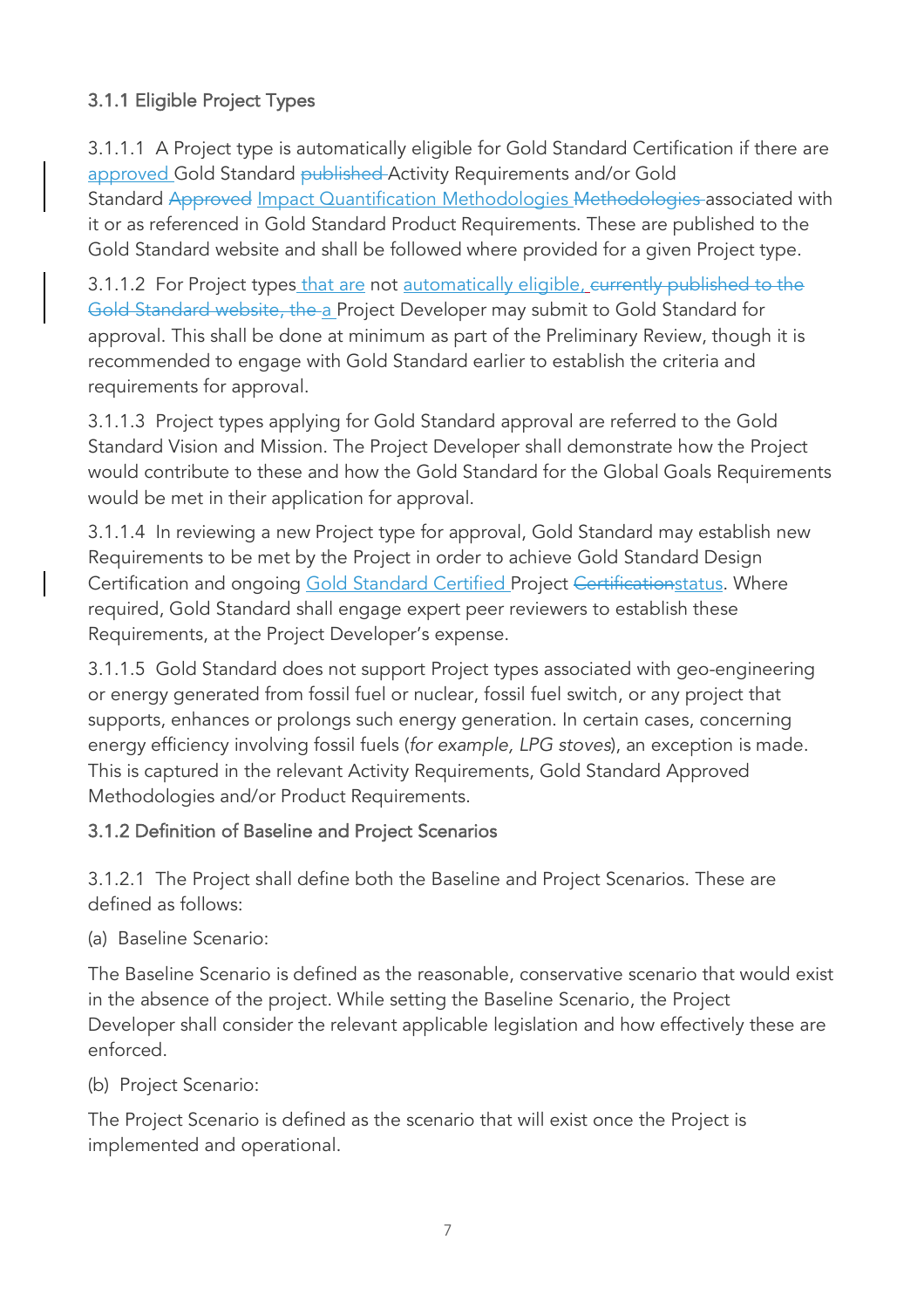(c) Note that while not defined as a scenario, a consideration of the implementation and decommissioning (where relevant) phases of the project is also an important requirement within the Safeguarding Principles and Stakeholder procedures.

3.1.2.2 The defined Baseline and Project Scenarios shall be included in the Project Design Document and used to inform the other Principles outlined in this Section. The Baseline Scenario is also reviewed as part of **Design Certification Renewal**.

3.1.2.3 In certain cases Gold Standard methodologies allow for a Suppressed Demand baseline scenario to be assumed. In such cases, the application of Suppressed Demand baseline is limited to Small Scale Projects (as defined in the relevant Activity Requirements and/or Methodology). Where a Suppressed Demand baseline is applied, it is not possible to 'stack' Gold Standard Certified SDG-Impact Statements or Products as the definition of baseline may be contradictory.

## 3.1.3 Contribution to Climate Security and the Sustainable Development Goals

3.1.3.1 All Projects shall demonstrate a clear, direct contribution to sustainable development, defined as making demonstrable, positive impacts on at least three SDGs, one of which must be SDG 13 (defined herein as Emissions Reductions or Removals and/or Adaptation to climate change). These are referred to as SDG Impacts.

3.1.3.2 SDG Impacts shall be a primary effect – an intentional, direct effect of the project and shall not be 'one off' or an effect generated in design, construction, distribution or start-up or decommissioning of the Project.

3.1.3.3 The Project shall define its SDG Impacts and set monitoring indicators to be included in the Monitoring & Reporting Plan. The following procedure shall be followed:

(a) Step 1: Identify the broad list of potential SDG Impacts provided by the Project by comparing the Project Scenario to the Baseline Scenario (note that multiple baseline scenarios may be relevant depending on the SDG Impacts and/or methodologies followed). All SDG Impacts shall be demonstrated as making a positive effect beyond what would reasonably be expected to occur in the Baseline Scenario.

(b) Step 2: Based on the potential SDG Impacts identified in Step 1, select the minimum 3 (including climate security) that meet the Requirements stated in 3.1.3.2, above.

(c) Step 3: The Project Developer may choose from the following options to demonstrate SDG Impacts:

Option 1 – For any SDG Impact the Project Developer shall review the UN SDG Targets and Indicators from the relevant National SDG Indicators, or in their absence, the latest internationally adopted version or the latest version 'under consideration' where Indicators are not yet fully adopted. Select the three most relevant to the chosen SDG Impacts. Propose an Output Indicator, Quality Indicator and Justification Information that, combined, demonstrate how the Project positively impacts the chosen Sustainable Development Goal Indicator.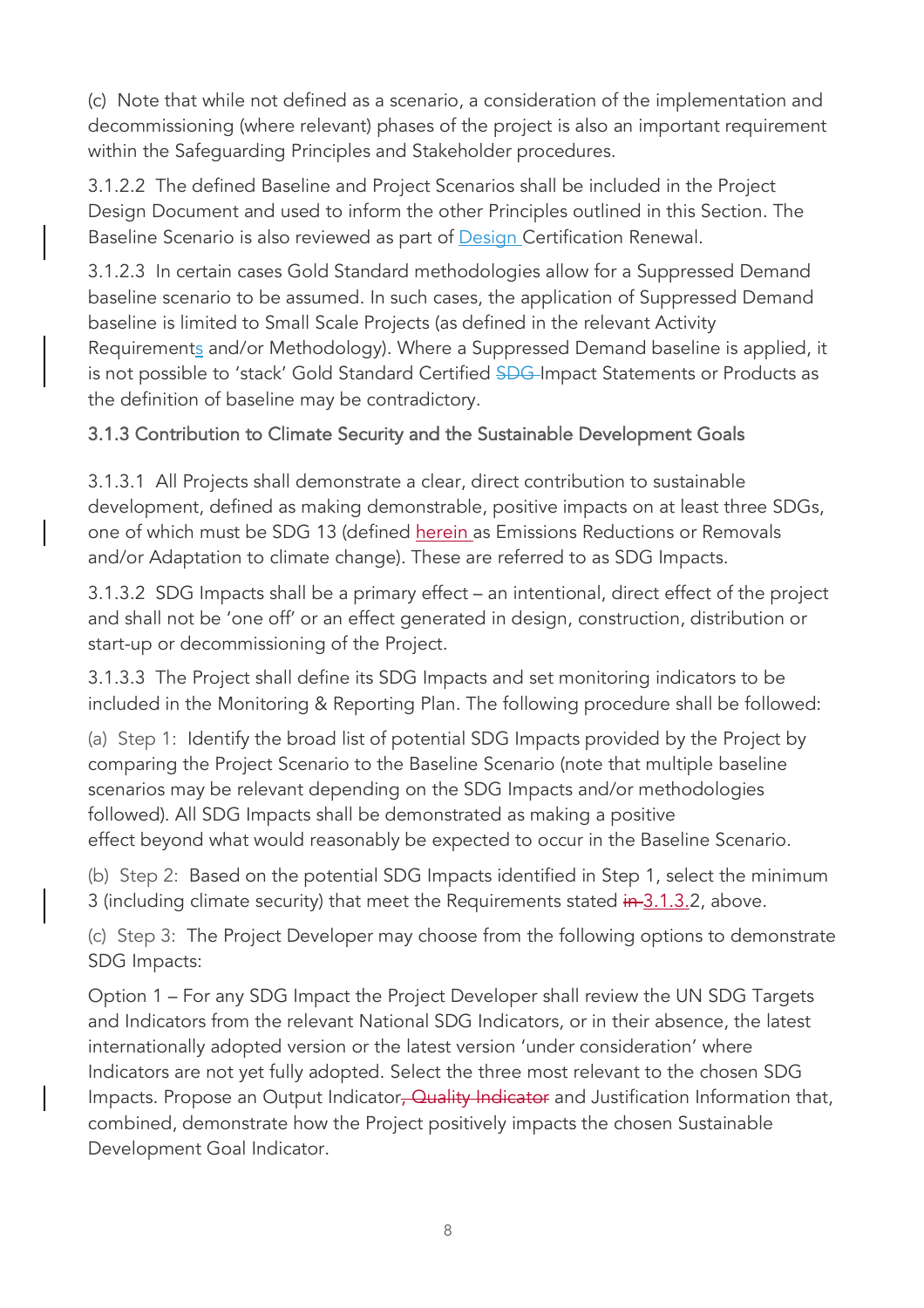Option 2 – Follow a Gold Standard Approved SDG Tool for the demonstration of SDG Impact(s).

Option 3 – Follow a Gold Standard Approved Methodology, published or referenced via the Gold Standard website. These are typically used by Project Developers to achieve issuance of Gold Standard Certified SDG-Impact Statements or Products.

(d) Step 4 (where required): For certain SDG Impacts, an Expert Stakeholder Opinion and Recommendation may be required – See 3.3.

(e) Step 5: Include the Output Indicator, Quality Indicator, Justification and Monitoring Approach or the monitoring parameters for Gold Standard Approved SDG Tools or Methodologies in the Project Design Document Monitoring Plan to inform future Monitoring Reports.

3.1.3.4 As per Step 3, Option  $\underline{3}\in$  above any one or more of the minimum three SDG Impacts chosen by the Project Developer may be undertaken by following a Gold Standard Approved Methodology. By following and achieving Certification under this approach, the Project Developer may be issued with Gold Standard Certified Impact Statements or Products. These may either be selected from the existing Gold Standard Approved Methodologies available or the Project Developer may submit a methodology for review and approval by Gold Standard where appropriate.

Before proposing a new methodology, the Project Developer shall discuss and agree this with Gold Standard prior to commencement of development. It is possible to develop a Project and a Methodology concurrently.

3.1.3.5 Projects shall seek Expert Stakeholder opinion and recommendation for certain SDG Impacts. Those SDGs requiring Expert Stakeholder opinion are pre-identified in specific Activity Requirements, though Gold Standard reserves the right to require an Expert Stakeholder comment or an adjustment of the SDG Impact claimed to safeguard credibility. For new project types, these shall be decided upon by Gold Standard prior to or during Preliminary Review. The Project Developer shall demonstrate that the Expert Stakeholder has confirmed that the impact is real and meets the Requirements of this section and that any recommendations have been considered and incorporated into the Project design.

# 3.1.4 Process:

3.1.4.1 For Stakeholder Consultation – See the Gold Standard Stakeholder Consultation Procedure, Requirements & Guidelines

3.1.4.2 Preliminary Review – The proposed SDG Impacts shall be provided in the Key Project Information and drafted so far as possible in the Project Design Document and Monitoring & Reporting Plan.

3.1.4.3 Validation and Design Review (Design Certification) - The proposed SDG Impacts shall be fully incorporated into the Project Design Document with evidence provided as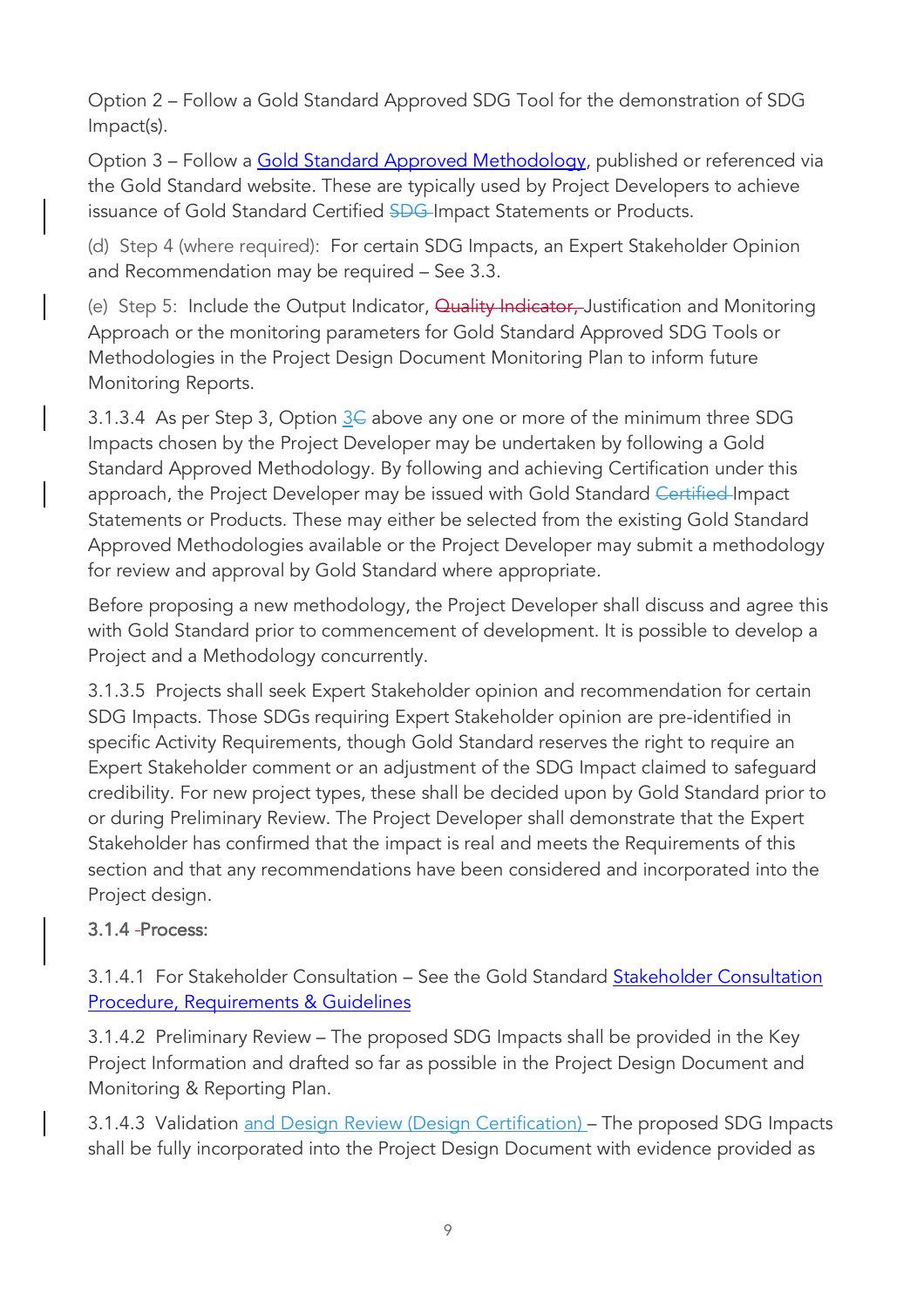per Section 3.1.3, above. The proposed parameters as per 3.1.3.3 (e), above shall be included in the Monitoring & Reporting Plan.

3.1.4.4 Verification and Performance Review (Performance Certification)- – The Monitoring Report shall include reporting on the positive SDG Impacts and associated monitoring parameters.

3.1.4.5 Design Changes – during the project cycle, changes may occur to the design that was envisaged at Design Certification. Where these are considered material and permanent, they must be reflected in the project documentation. - The procedure for design changes is included in Annex A of this document.

# 3.2 PRINCIPLE 2: SAFEGUARDING PRINCIPLES

This section describes the Requirements concerning Principle 2 – Safeguarding Principles.

By successfully following the Procedures in this Section the outcomes are:

(a) The Project completes a Safeguarding Principles Assessment as per the Gold Standard Safequarding Principles & Requirements to define the relevance of the different Requirements to the Project (note, further guidance is also provided in specific Activity Requirements).

(b) The Project demonstrates how all relevant Requirements will be met.

(c) The above is included in the Project Design Document, including the Monitoring & Reporting Plan.

# 3.2.1 Safeguarding Principles Procedure

3.2.1.1 Referring to the Gold Standard Safequarding Principles &

Requirements document – all Projects shall undertake an upfront assessment against the Gold Standard Safeguarding Principles and implement their Project in accordance with the stated Requirements. The assessment shall apply to the Project Scenario, though certain Assessment Questions and Requirements involve a comparison to the Baseline Scenario(s) and/or the implementation or decommissioning phases of a Project.

3.2.1.2 All Safeguarding Principles and Requirements shall apply to all Projects (including those noted as Not Relevant below); however, in order to make the Assessment more practical, the Assessment in combination with specific Activity Requirements shall define the Requirements per Assessment Question that are answered:

(a) 'Yes' – Meaning that the risk or expected issue identified in the Assessment Question is relevant to the Project and context. The Requirements shall apply and adherence shall be demonstrated. They must be included in the Monitoring & Reporting Plan and future Monitoring Reports.

(b) 'Potentially' – Meaning that the risk or expected issue may be relevant at some point in the Project's cycle but is not necessarily relevant now and/or may never arise. The Requirements apply but the Project Developer may justify why these Requirements do not need to be demonstrated as being met.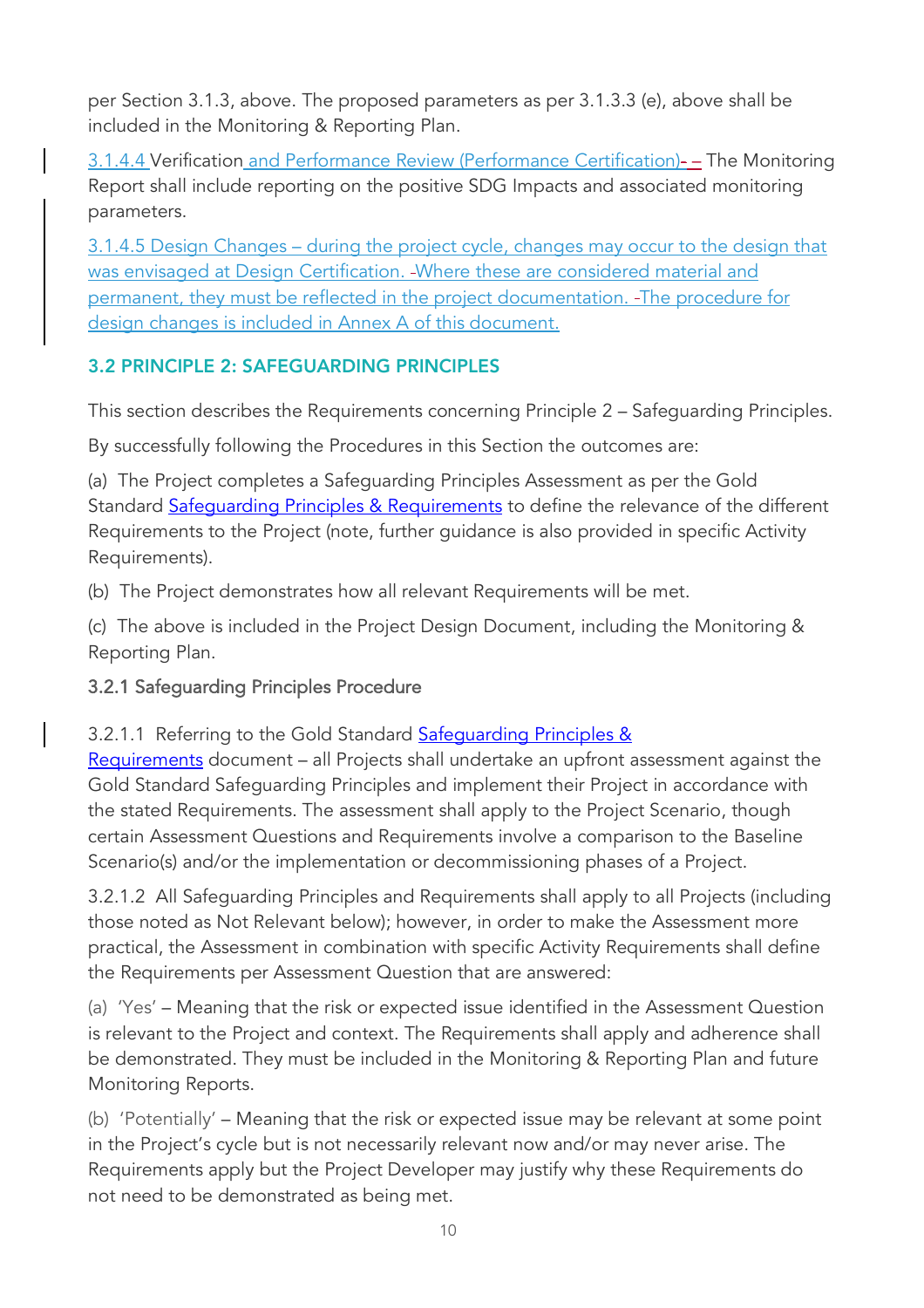(c) 'No' – Meaning that the risk or expected issue is not relevant to the Project. Justification shall be provided to support this conclusion, with evidence provided where required.

3.2.1.3 A number of Safeguarding Principles require the opinion and recommendations of an Expert Stakeholder. These are pre-identified in the Safeguarding Principles Procedure and in specific Activity Requirements.

## 3.2.2 Process

3.2.2.1 For Stakeholder Consultation – See the Gold Standard Stakeholder Procedure, Requirements & Guidelines

3.2.2.2 Preliminary Review – A draft Safeguarding Principles Assessment shall be provided, so far as possible, in the Project Design Document.

3.2.2.3 Validation and Design Review (Design Certification) – The Safeguarding Principles Assessment and evidence of conformity to the associated Requirements shall be included in the Project Design Document, including the proposed monitoring parameters in the Monitoring & Reporting Plan. The Monitoring & Reporting Plan shall capture any Safeguarding Principle Requirements parameters that are required to be monitored and reported upon and/or reassessed in future, in line with the Gold Standard Safeguarding Principles procedure. This shall be used to inform the ongoing Monitoring Reports and Verification and Performance Review processes.

3.2.2.4 Verification: The Monitoring Report shall include reporting on Safeguarding Principles and Requirements and the associated monitoring parameters.

# 3.3 PRINCIPLE 3: STAKEHOLDER INCLUSIVITY

This section describes the Procedures and Requirements concerning Principle 3 - Stakeholder Inclusivity. Further information is provided in the Gold Standard Stakeholder Consultation Procedure, Requirements and Guidance document.

By successfully following the Procedures and Requirements in this Section, the outcomes are:

(a) The Project demonstrates how it has identified, engaged and consulted with Relevant Stakeholders. Where required, Expert Stakeholders are engaged in the process.

(b) The Project demonstrates the records of the consultation and how the outcomes of consultation have positively influenced the Project design and implementation.

(c) The Project demonstrates that stakeholder concerns have been addressed and any disputes have been resolved.

(d) The Project demonstrates that an appropriate system for the ongoing capture, recording and responding to stakeholder concerns is developed.

(e) The above is captured in the Project Design Document, including the Monitoring & Reporting Plan.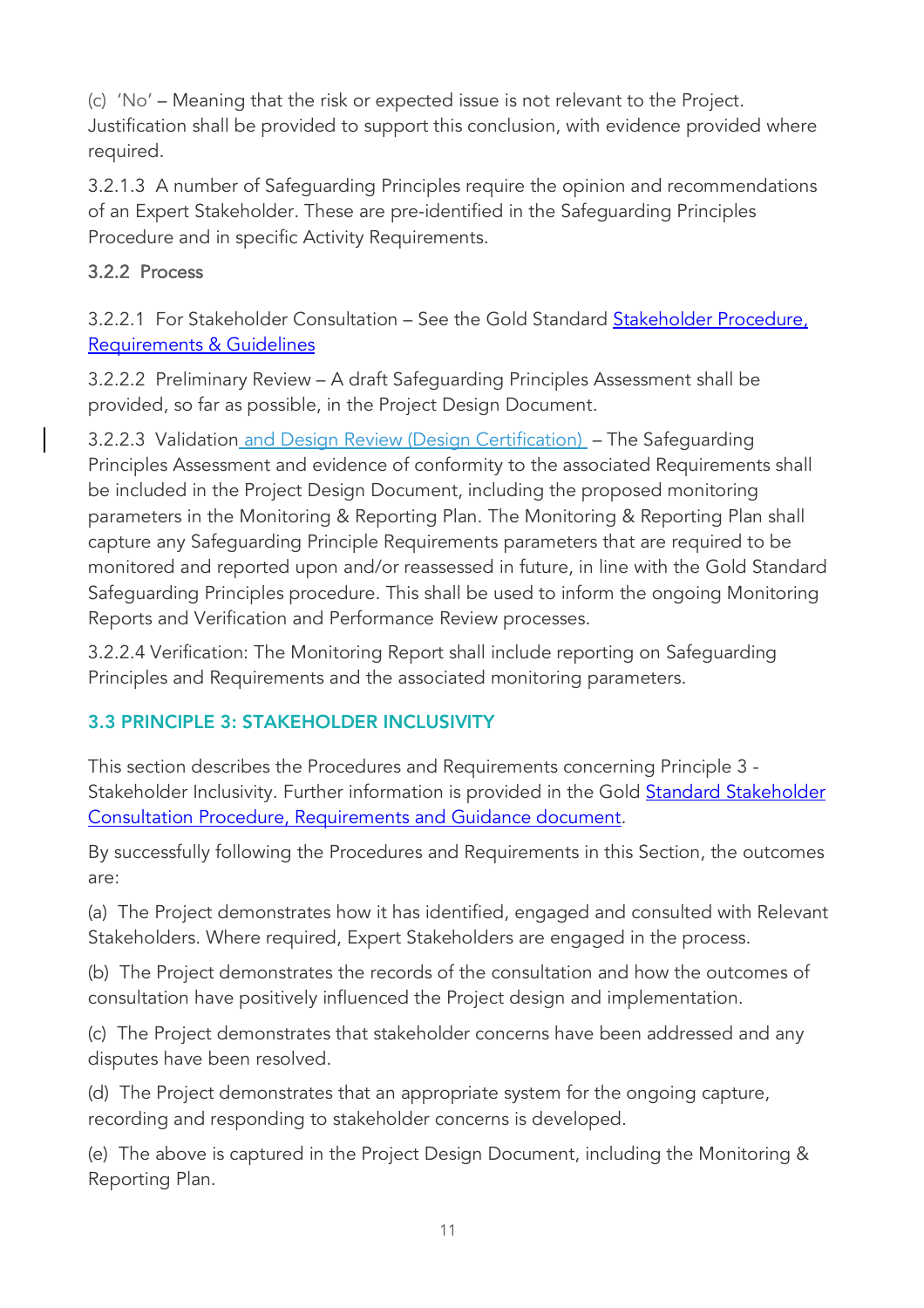# 3.3.1 Stakeholder Engagement & Consultation

3.3.1.1 All Projects shall conduct Stakeholder Consultation and ongoing engagement process in line with the Gold Standard Stakeholder Consultation Procedure, Requirements & Guidelines. This shall be carried out in line with the Gold Standard Stakeholder Consultation & Engagement Procedure Requirements & Guidelines.

3.3.1.2 The Project Developer shall identify and inform all relevant (local, affected and interested) stakeholders, including relevant local and national authorities, the Gold Standard Secretariat and all Gold Standard NGO Supporters active in the host country of the Project.

3.3.1.3 The Stakeholder Consultation shall be conducted prior to the start date of the Project (see Section 3). If the Consultation is conducted after the start date, the Project Developer shall provide further explanation of how comments received during the Consultation are taken into account and implement a Grievance Mechanism in line with the Gold Standard Stakeholder Consultation & Engagement Procedure, Requirements & Guidelines.

3.3.1.4 The Stakeholder Consultation shall include at least one public in-person meeting and one Stakeholder Feedback Round of lasting a minimum of 2 months. These shall be open to anyone wishing to attend and shall be conducted in accordance with the Gold Standard Stakeholder Consultation & Engagement Procedure, Requirements & Guidelines.

3.3.1.5 The Project Developer shall share the information on Project, its objective, scale and duration, contribution to sustainable development and safeguards reports the to ensure that stakeholders are actively involved in the Project from the beginning thus enabling stakeholders to influence the Project design and implementation.

3.3.1.6 In addition to seeking the views of relevant (interested and affected) stakeholder inputs, certain Safeguarding Principles and SDG Impacts may require the opinion and recommendations of Expert Stakeholders (these are stated in specific Activity Requirements or in the Safeguarding Principles Procedure). These may be sought any time during the Project design and consultation but it is recommended that they are sought during the 1<sup>st</sup> phase of consultation. It is a requirement that the Project demonstrate how the opinions and recommendations of Expert Stakeholders are incorporated into the Project design.

3.3.1.7 Where a given Safeguarding Requirement, SDG Impact or other topic requires the input of an Expert Stakeholder, they shall be appointed directly by the Project Developer. Expert Stakeholders shall be demonstrated to be fully independent of the Project and the Project Developer and to confirm in writing to Gold Standard that they have no Conflict of Interest or other financial interest in the Project, Project Developer or associated organisations. Expert Stakeholder advice shall be provided with the Project Documentation and shall be unedited.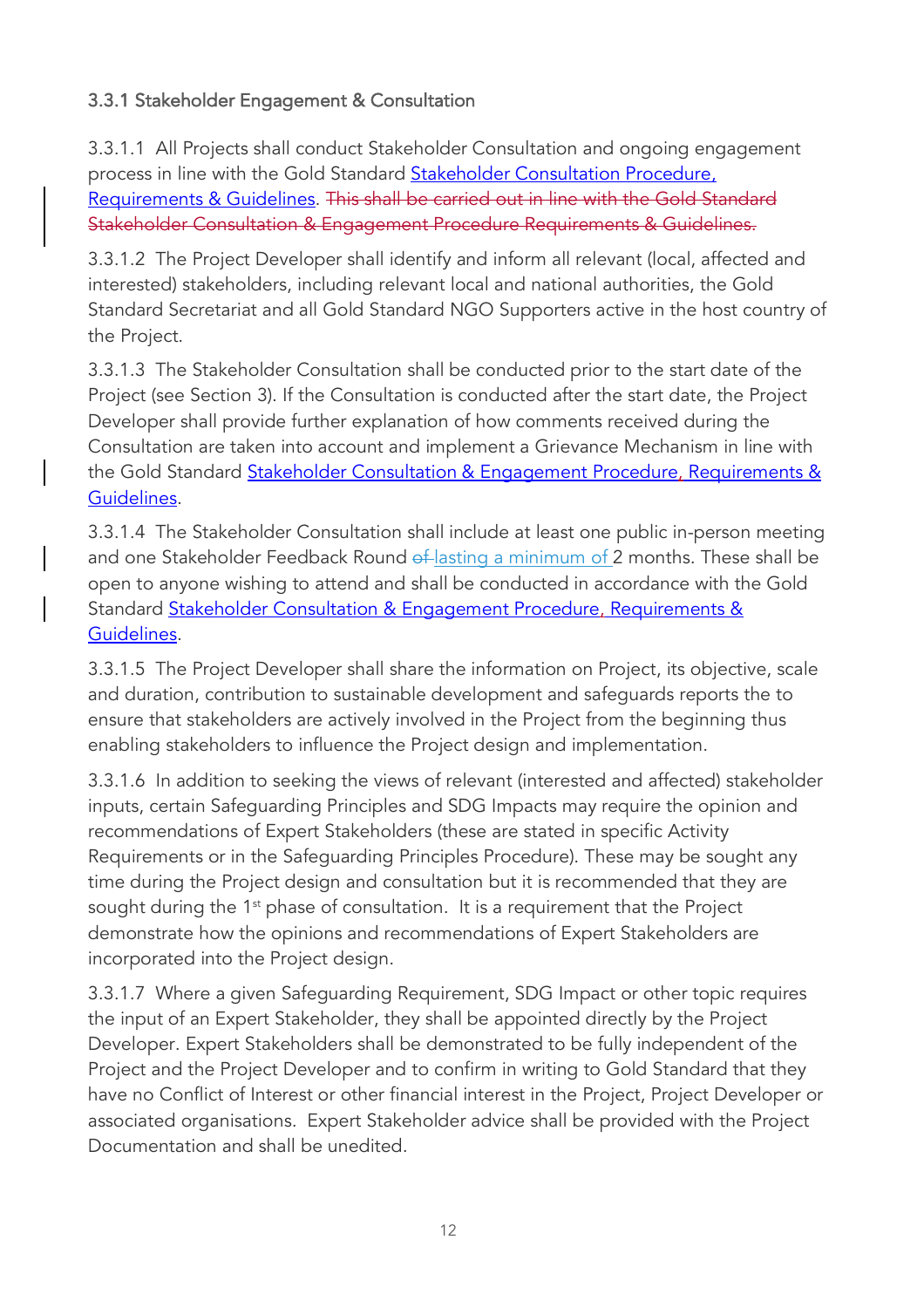3.3.1.8 Expert Stakeholders are not necessarily required to attend face-to-face consultation meetings but must be provided with sufficient information to form opinions and recommendations concerning the Project. This shall be provided in the form of written feedback that must be provided for Validation along with evidence as to how the feedback has been addressed and incorporated into the Project design.

3.3.1.9 Where the GS-VVBs and/or Gold Standard deem it necessary, further queries shall be raised with the Expert Stakeholder who shall be retained by the Project Developer accordingly.

3.3.1.10 The Project shall have a formal input, feedback and grievance mechanism in place in accordance with Stakeholder Procedure and Guidelines. This mechanism shall be described during the Stakeholder Consultation and in line with the Gold Standard Stakeholder Consultation & Engagement Procedure, Requirements & Guidelines.

## 3.3.2 Process:

3.3.2.1 Preliminary Review: A report of the Consultation process, including consultation feedback and how this was incorporated into the design of the Project, shall be included in the Project Design Documentation and the Monitoring & Reporting Plan. These shall be included for submission for Preliminary Review.

3.3.2.2 Validation and Design Review (Design Certification): As per Preliminary Review, report shall be fully complete.

3.3.2.3 The Monitoring Report shall include an update on stakeholder feedback received during the period and any actions taken in response. It shall also review the relative successes and failures of the ongoing stakeholder feedback mechanism and any proposals for improvement.

# 3.4 PRINCIPLE 4: DEMONSTRATION OF REAL OUTCOMES

This section describes the Procedures and Requirements concerning Principle 4 – Demonstration of Real Outcomes. This Principle represents the Gold Standard Project cycle and the timescales and frequency for Certification.

By successfully following the Procedures and Requirements in this Section the outcomes are:

(a) The Project develops Project Documentation, including Key Project Information, Project Design Document and Monitoring and Reporting Plan.

(b) The Project achieves undertakes Design Certification by engaging a GS-VVB and undergoing Validation and a Design Certification Review.

(c) The Project provides ongoing Annual Reporting.

(d) The Project achieves undertakes Performance Certification and Issuance by engaging a GS-WB and undergoing Verification and a Performance Review.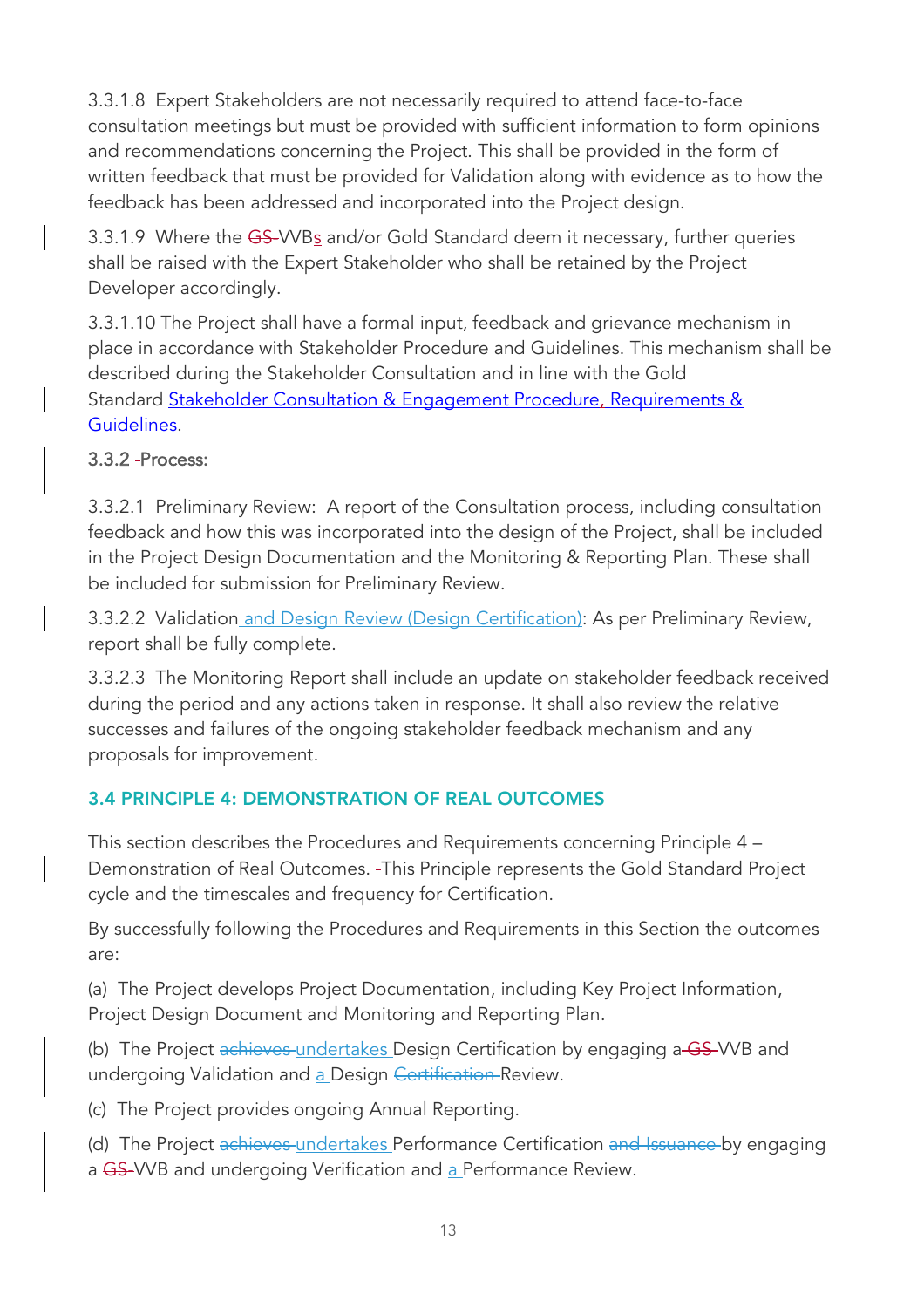(e) The Project undertakesgoes Design Certification Renewal every five years, except for Transition projects i.e., projects transitioning from earlier versions of Gold Standard shall maintain their existing crediting renewal cycle.

(f) VVBs shall conduct a site-visit as part of the validation and verification of Gold Standard projects.

3.4.1 Gold Standard Project Cycle

3.4.1.1 Gold Standard for the Global Goals Project Certification is based on a 5 year renewable certification cycle, with key features as follows:

– All Projects must LIST with the Gold Standard by undertaking a Preliminary Review and uploading Key Project Information, draft Project Design Document and completed Stakeholder Consultation Report.

– Projects may then seek Gold Standard Certified Design GOLD STANDARD PROJECT DESIGN CERTIFICATION status with Gold Standard by successfully completing Validation (within 2 years of the date of Listing) and a subsequent Project-Design Review.

– New pProjects attaining Gold Standard Certified Design status then enter a 5 year renewable certification cycle wherein for each five year period they must undergo Verification and Performance Review to achieve Gold Standard Certified Project status and where sought Issuance oOf Gold Standard Certified Impact Statements And Products.

- To retain Certified Design status this status at the 5th year, all Projects (new and Transition) must undergo PROJECT Design Certification Renewal by updating information and baseline. Transition projects shall follow their existing crediting renewal cycle for Design Certification Renewal.

– The number of Verifications/Performance Certifications in a 5 year certification cycle is not limited although it must take place at least once, no later than two years post-after Project implementation or Design Certification, whichever is later. In case of Project Design Certification Renewal, it must take place no later than two years after Design Certification post certification Rrenewal.

– Transitioning project, maintaining their existing crediting cycle shall undergo for performance certification no later than the first two years after project implementation or design certification, whichever is later, and once every three years after that, unless the Verifier provides a convincing case for less frequent visits as part of the Verification Report

– The maximum number of **Design Project-Certification Renewals and whether a certain** number or automatic or reduced in scope is governed by individual Activity Requirements and/or Product Requirements. In the absence of any such stated Requirement, a Project is limited to one Renewal (i.e. maximum 10 years Certification). Transition projects shall maintain their existing crediting cycle and maximum crediting periods upon transition to Gold Standard for Global Goals following GHG Emissions Reductions & Sequestration Product Requirements.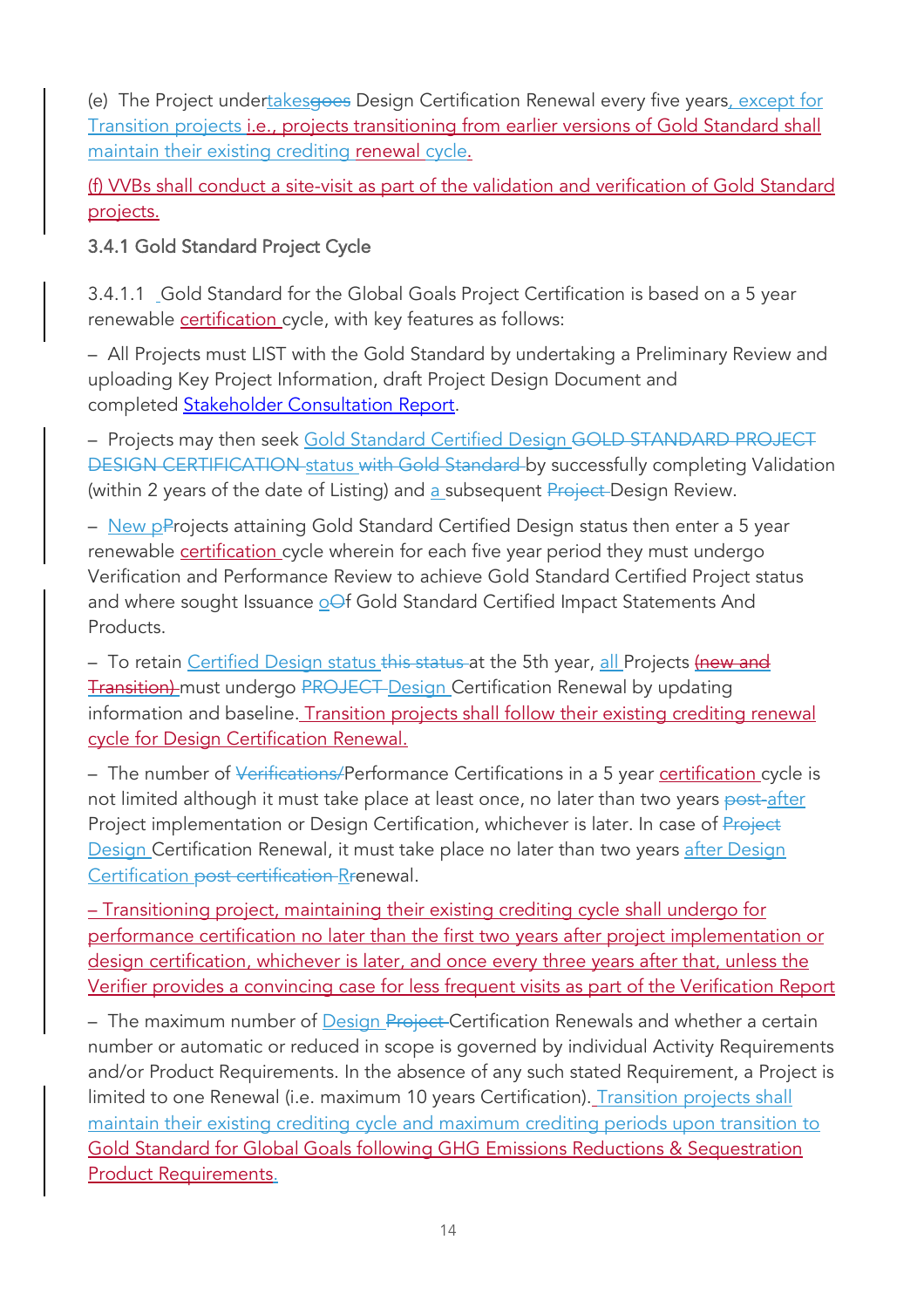– Specific requirements apply in areas such as conflict and emergency zones as per Annex B of this document.





# 3.4.2 Development of Monitoring and Reporting Plan

3.4.2.1 Projects shall produce a Monitoring & Reporting Plan as part of the Project Design Document that includes a detailed approach to the following:

(a) Monitoring and reporting of parameters identified for positive SDG Impacts.

(b) Monitoring and reporting of parameters associated with any Requirements and reassessments highlighted by the Safeguarding Principles Assessment.

(c) Monitoring and reporting of Stakeholder Engagement, feedback, grievances and any action taken, including as recommended by any Expert Stakeholder.

(d) Any monitoring requirements and parameters in any Gold Standard Approved Methodology, Tool and/or Product Requirements selected.

3.4.2.2 For each monitored parameter from 1(a) to 1(d) above the following information shall be provided in the Monitoring Plan:

(a) Metric or variable that shall be monitored and reported.

(b) Frequency of monitoring and reporting against each parameter.

(c) Method of collection of information and identification and details of the organisation or individuals involved in the collection.

(d) Any quality control approaches for the proposed data collection and reporting.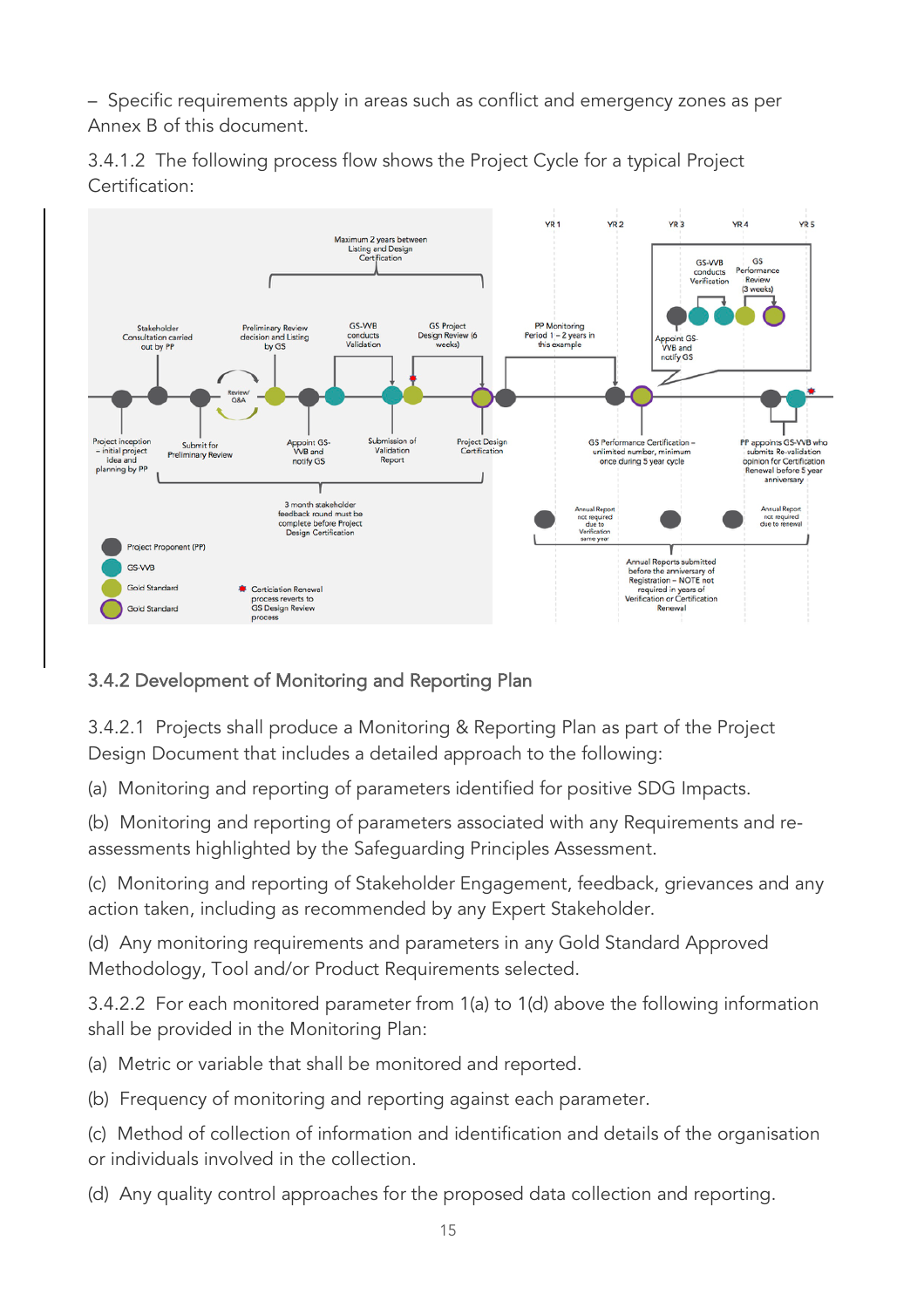(e) Any ethical restrictions on the collection and/or reporting of collected information.

3.4.2.3 The Project Monitoring & Reporting Plan shall be presented as part of the Project Documentation for Validation and shall form the basis of ongoing Monitoring Reports that shall be presented for Verification.

# 3.4.3 Project Start Date

3.4.3.1 Project Start Date: The Project start date shall be the earliest date on which the Project Developer has committed to expenditures related to the implementation of the Project. This does not include the purchase or option to purchase the land upon which a Project is intended to take place.

3.4.3.2 Examples of start date may be the date on which contracts have been signed for equipment or construction/operation services required for the Project. Minor pre-Project expenses, such as the contracting of services /payment of fees for feasibility studies or preliminary surveys, shall not be considered in the determination of the start date as they do not necessarily indicate the commencement of implementation of the Project.

3.4.3.3 Note that the Project start date definition and requirements may differ under certain Activity or Product Requirements.

# 3.4.4\_-Preliminary Review

3.4.4.1 The Preliminary Review is conducted once at the outset (i.e., at an early stage of project design and before Listing on the Gold Standard Registry, see below) of a Project. During the Preliminary Review, Gold Standard conducts a desk review of the Key Project Information and Draft Project Design Document. This review considers whether the Project has the potential to conform to the Gold Standard Requirements and may therefore progress to Listed status.

3.4.4.2 The Preliminary Review includes a desk review of Project Eligibility Principles as well as Methodology applicability amongst other matters, based on the Key Project Information, draft PDD and **Stakeholder Consultation Report**. It involves one of the pathways below, dependent on the type of activity. Gold Standard shall decide which pathway a Project is required to undertake, though guidelines are provided as follows:

(a) Pathway 1 – This pathway is for regular and retroactive cycle, eligible project types unless otherwise stated in the Activity Requirements. Note that certain Project Types require certain details to be checked and resolved more thoroughly during the Completeness Check pathway. These are stated in the Activity Requirements.

(b) Pathway 2 – Detailed Preliminary Review – In this pathway, Gold Standard conducts a more thorough check of the documentation. The application of a Detailed Preliminary Assessment is at the discretion of Gold Standard, though typically is required for early users of a new Project Type, Methodology or Product. The Detailed Preliminary Review period is 4 weeks, conducted by Gold Standard.

3.4.4.3 CARs/FARs/OBs may be raised during this review that must be addressed during Validation. However, matters pertaining to Eligibility Principles shall be addressed prior to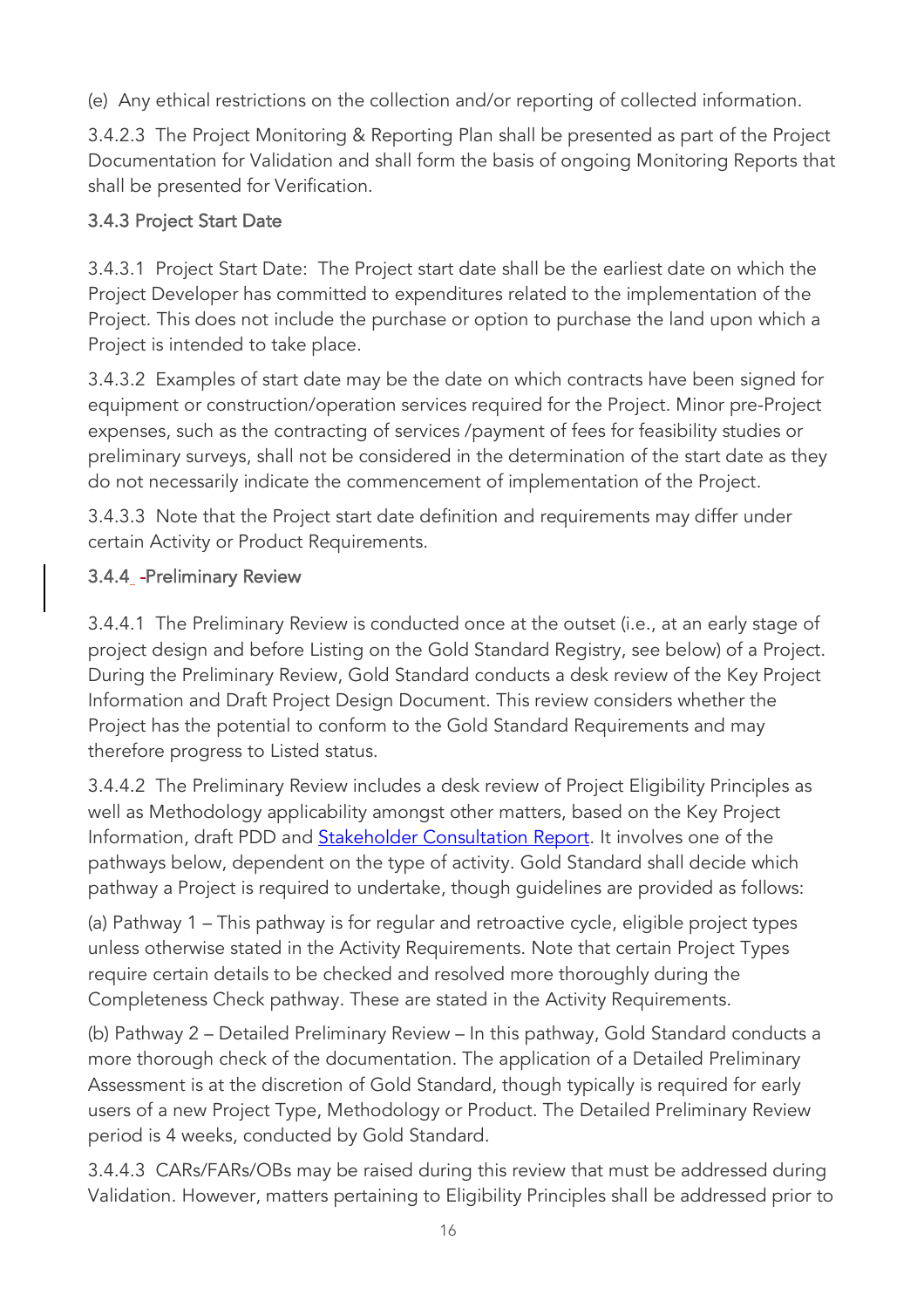Listing. The Completeness Check pathway consists of a Preliminary Review period of 2 weeks, conducted by Gold Standard.

3.4.4.4 The Preliminary Assessment starts when the Project Developer has:

(a) signed and submitted the 'Terms and Conditions,' AND

(b) submitted the Project Documentation (see 6, below), AND

(c) paid the fee for the Preliminary Review where required.

3.4.4.5 The outcome of the Preliminary Review may be:

(a) a successful Review without any likely or potential CARs, FARs or OBs identified, OR

(b) a successful Review with likely or potential CARs, FAR s or OBs identified but that are not required to be resolved prior to Listing, OR

(c) an unsuccessful Review with at least one potential NC identified.

With either outcome 5.a or 5.b the Project may progress to Listing, as per Section 3.4.5, below.

3.4.4.6 The minimum requirements for submission of Project Documentation includes Key Project Information and a substantially completed Project Design Documentation submission that captures:

(a) Fully completed details required under Section 2 – Eligibility Criteria.

(b) A Stakeholder Consultation Report as defined under the Stakeholder Procedure, Requirements & Guideline.

(c) A substantially completed Safeguarding Principles Assessment (meaning the majority completed, including any key matters that relate to the project type or context) including any Expert Stakeholder opinions and recommendations.

(d) Defined SDG Impacts including any Expert Stakeholder opinions and recommendations sought.

(e) Confirmation of certification pathway and any Gold Standard Approved Methodologies and Product Requirements followed including a demonstration of Financial Additionality where required.

(f) A draft Monitoring Plan.

3.4.4.7 During the Preliminary Review step, Gold Standard may identify any further matters that require Expert Stakeholder opinion and recommendations not already preidentified.

3.4.4.8 The Preliminary Review is intended as a guide to the Project Developer and does not represent a Certification review or result in Certification. It does not guarantee that a Project shall be successful in Validation or Design Certification Review or ongoing Verification and Performance Review. Neither does it guarantee that further issues or alternative interpretation will arise later. The CARs, OBs and FARs are indicative only;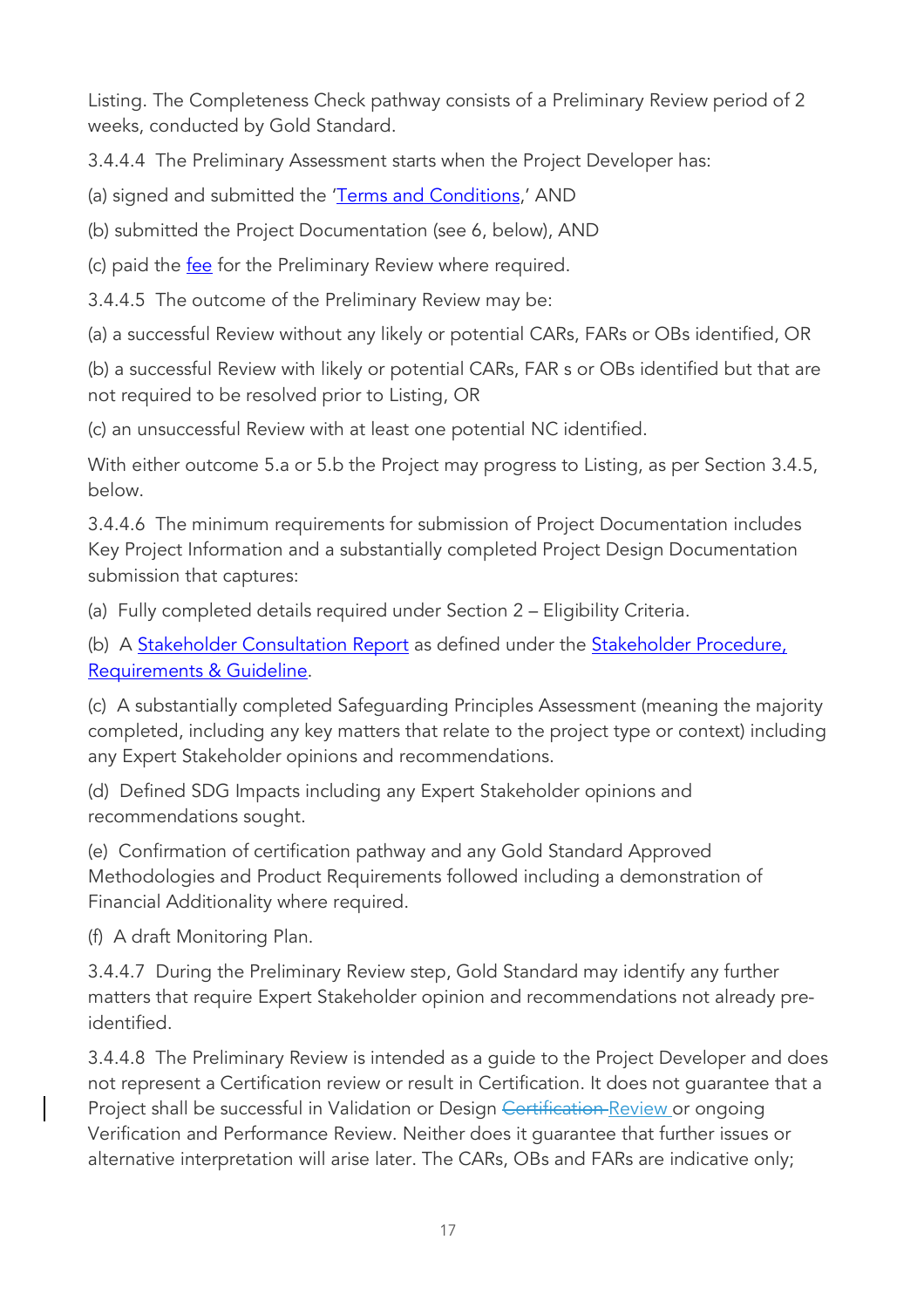further matters may be raised or interpreted differently by the GS-VVB and/or Gold Standard during the Project Cycle.

# 3.4.5 Listing

3.4.5.1 With a successful Preliminary Review, the Project will obtain 'Listed' status in the Gold Standard Registry. This means that:

(a) The Key Project Information, draft Project Design Documentation and supporting documentation are made publicly available, AND

(b) The Project Developer may promote the Project according to the Gold Standard Claims Guideline as appropriate for Listed status Projects.

(c) The Project may proceed to Validation.

3.4.5.2 Listed status does not constitute or convey Certification and does not provide any guarantee that the Project will ultimately achieve Certification.

# 3.4.6 -Validation and Project-Design Review (Design Certification):

3.4.6.1 Validation is conducted by a-GS-VVB who assesses the up-front design and monitoring plan for a Project against the Eligibility Principles, Criteria and Requirements. This includes Validation of:

(a) The Project Documentation including the Project Design Document and Monitoring & Reporting Plan, including any updates to the Key Project Information since Listing.

(b) Any supporting information required by any aspect of Gold Standard or included by the Project Developer as containing evidence of conformity to all applicable Gold Standard Requirements.

3.4.6.2 Following Listing, a Project may proceed to Validation, followed by Design Review and finallyto achieve Gold Standard Certified Design Certification status.of the Project by Gold Standard.

3.4.6.3 The Project shall complete Validation (defined as the date of submission of Validation Report by the GS-VVB) within two years of successfully completing Preliminary Review.

3.4.6.4 Validation shall be carried out by a GS-VVB. The GS-VVB shall be appointed directly by the Project Developer, selected from the list of approved GS-VVBs, eligible for the Project type and pathway proposed. The GS-VVB appointment shall include for responding to clarifications, queries, OBs, FARs and CARs raised by Gold Standard during Design Certification Review.

Validation begins when:

(a) The Project Developer has contracted an eligible, approved GS-VVB, AND

(b) The Project Developer has submitted full Project Documentation and Supporting Documents to the GS-VVB, AND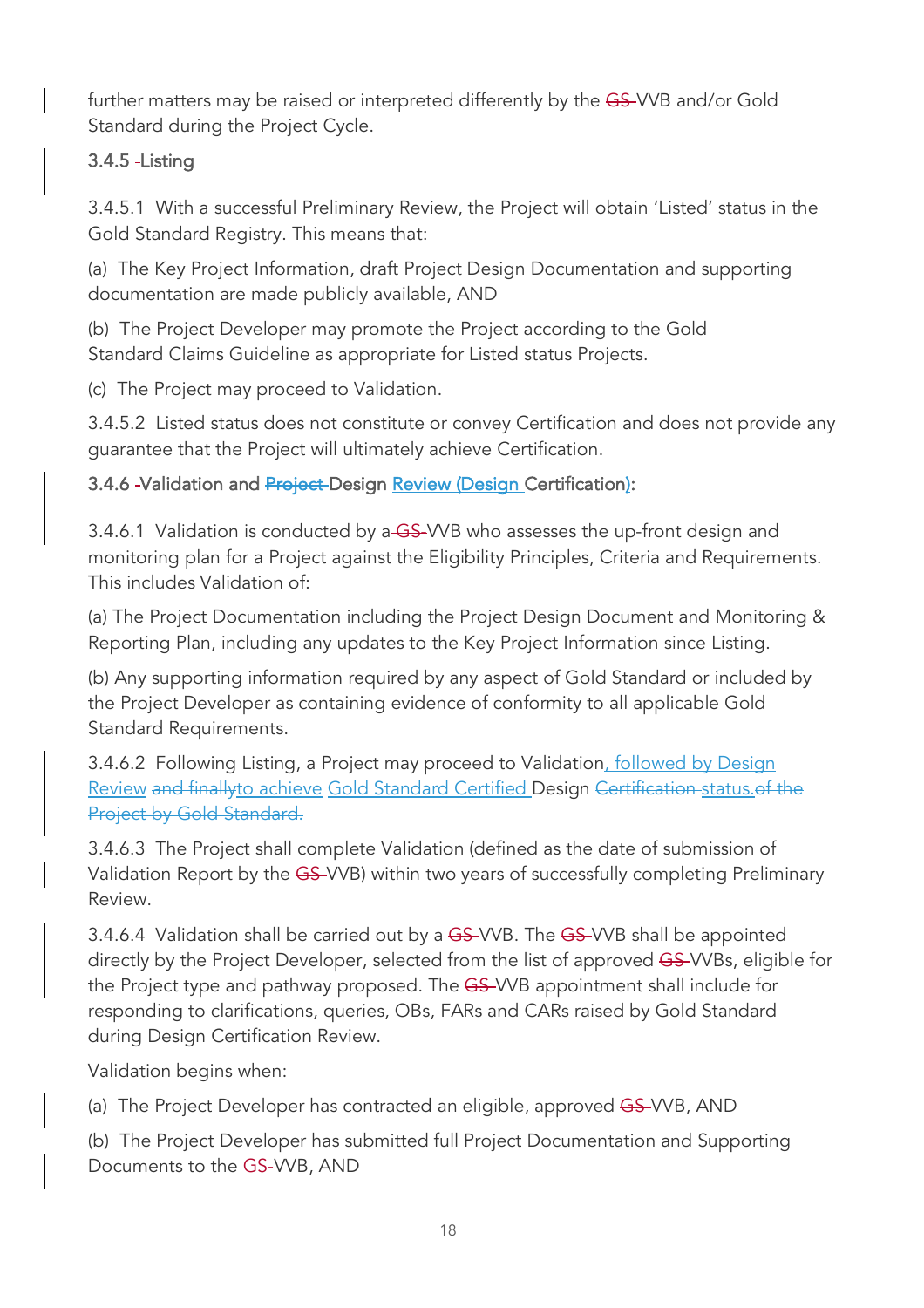(c) The Project Developer has notified Gold Standard of the commencement of Validation and the indicative date for completion and submission.

3.4.6.5 Validation ends when the GS-VVB has conducted a site visit and submitted a complete Validation Report, with no open NCs and/or CARs in the opinion of the GS-VVB, to Gold Standard.

3.4.6.6 Design Review: Following submission of the Validation Report by the GS-VVB and payment of any relevant fee by the Project Developer, Gold Standard conducts a Project Design Review of the Project Documentation and Validation Report. During the Project Design Review the Project Documentation is also open to Technical Advisory Committee and NGO Supporter comment.

3.4.6.7 The Project Design Review period concludes at the later of either 4 weeks post commencement of review or when all CARs are closed. The services of the GS-VVB shall be retained by the Project Developer to respond to clarification requests and CARs raised by Gold Standard and until the conclusion of the Project-Design Certification decision.

3.4.6.8 The date of Design Certification is the last day of the Project-Design Review period, even if the review itself extends beyond this date (i.e., the date of Project-Design Certification is retrospectively confirmed).

3.4.6.9 The positive conclusion of the Design Review period shall result in Gold Standard Certified Design Certification status.

This means that:

(a) The Project Design Document, supporting documentation, Monitoring & Reporting Plan and final Validation Report shall be made public (unless otherwise agreed with Gold Standard, for example in the case of commercially or personal security sensitive information).

(b) The Project becomes eligible for Verification and Performance Certification.

(c) The Project Developer may promote the Project according to the Gold Standard Claims Guidelines as appropriate for Gold Standard Certified Project Design status Projects.

#### 3.4.7 - Regular vs Retroactive:

3.4.7.1 Project-Design Certification may take place under a Regular or Retroactive procedure.

3.4.7.2 Regular Projects are those where the Stakeholder Consultation (according to Gold Standard Stakeholder Guidelines) meeting has taken place prior to the Project Start Date. The report of the Stakeholder Meeting shall be submitted to Gold Standard within three months of the event (though this date may be after the Project Start Date).

3.4.7.3 Retroactive Project-Design Certification may be sought for Projects where the Project Start Date has already occurred prior to the application for Gold Standard Design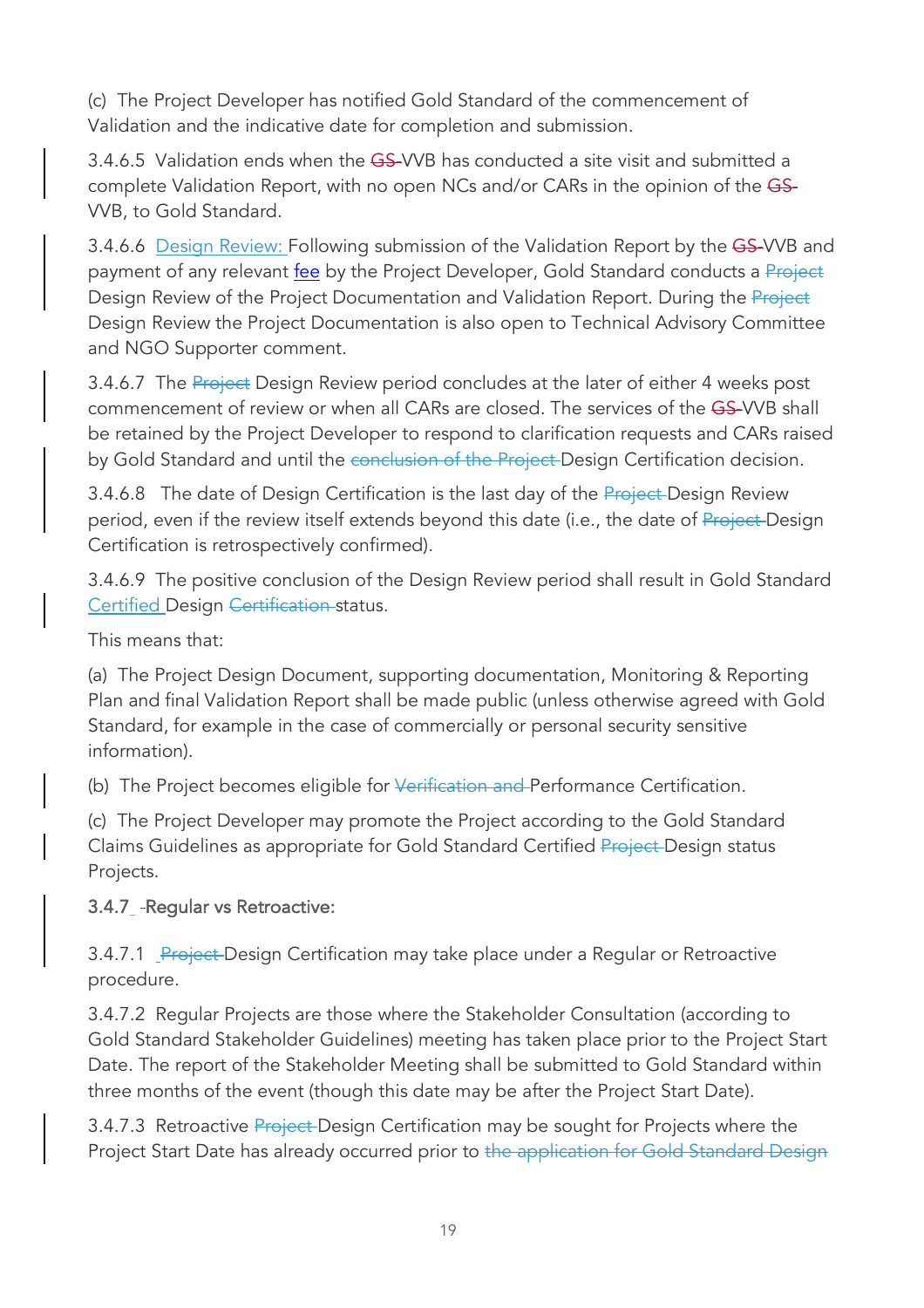Certification (defined as date ofthe first submission of Preliminary Review information to Gold Standard).

3.4.7.4 Retroactive Projects shall submit for Preliminary Review within 1 year of the Project Start Date.

3.4.7.5 For certain Methodologies and Gold Standard Certified Impact Statementss, the Requirements for Retroactive Project Design Certification may differ. Likewise, some Product Requirements require Prior Consideration of revenues in order to be eligible to receive an Issued Product and may limit or extend the maximum period of Certification prior to Project-Design Certification.

3.4.8 - Combining Project-Design Certification and first Performance Certification:

3.4.8.1 Project Developers may choose to combine Validation and Design Certification with their first Verification and Performance Review. The GS-VVB may combine site visits/consider their Reports concurrently. This may occur where the Project Start Date is prior to the envisaged Design Certification Date.

3.4.8.2 Design Review and concurrent Performance Review commences when the GS-VVB submission of positive Validation and Verification Reports (i.e., with no open NCs or CARs) concurrently to Gold Standard.

3.4.8.3 Following receipt of the GS-VVB Reports, Gold Standard shall carry out a 6 week review period that covers both the Project-Design Review and the Performance Review, in line with the Design Review procedure noted in 3.4.6.

3.4.8.4 Successful conclusion of concurrent Certification shall lead tomeans both Project Design Certification and Performance Certification (and any issuance) taking are approved place concurrently.

# 3.4.9 Annual Reporting

3.4.9.1 Projects shall provide transparent, annual update reports. Reports shall be published and notified to Gold Standard within 12 months of the date of Project Design Certification or in the case of Transition projects approval of transition to Gold Standard for Global Goals and every subsequent 12 month period thereafter. It is not required for years when a Verification is completed. If a verification is in progress but not completed, then an annual report is still required following the 12 month cycle. Failure to provide Annual Reports as required shall result in the de-Certification of the Project.

3.4.9.2 The Project Developer shall produce an Annual Report (and submit to Gold Standard) that shall be made publicly available to access to stakeholders identified in Stakeholder Consultation. The Annual Report is not published to the Gold Standard Registry.

3.4.9.3 The Annual Report shall focus on information since the last Annual Report or Verification Report as appropriate. It shall include:

(a) A summary of the recent activities, events and actions related to the Project,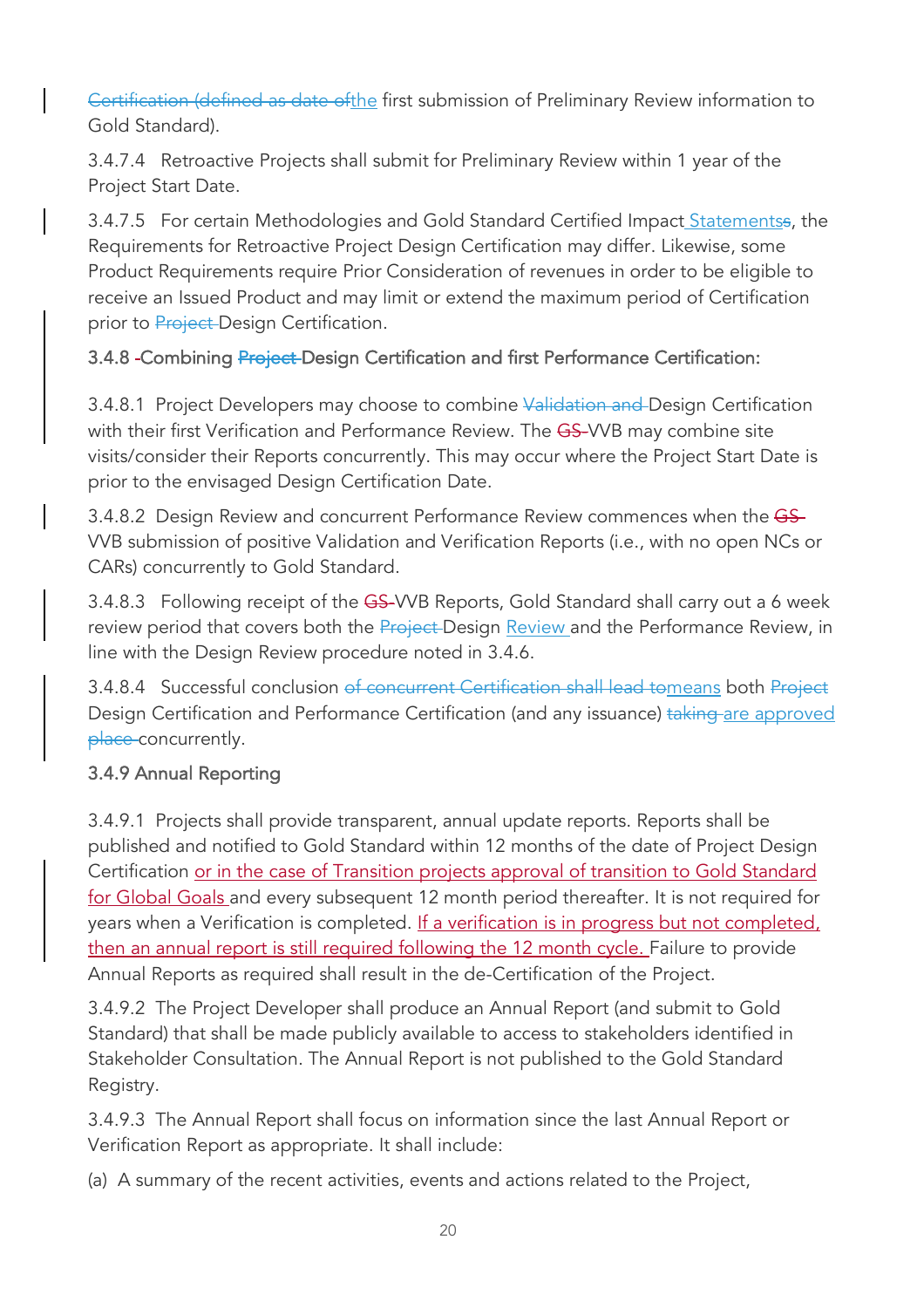(b) A clear statement on how stakeholders may provide inputs/grievances,

(c) A list of all inputs/grievances that have been received since the last Annual Report together with their respective answers/actions,

(d) Any incidents or events that may impact the Outcomes/Impacts delivered to date (in terms of loss) or the ongoing Performance of the Project,

(e) Any legal contest or dispute that has arisen,

(f) Any updates to the Key Project Information, Project Design Document, Monitoring & Reporting Plan and any other supporting documentation,

(g) A brief descriptive summary of all monitoring information collected during the year,

(h) A list of stakeholders (with contact details) who will receive the 'Annual Report'

(i) Any update of the 'Project Participants & Secured Titles' (in case of changes)

3.4.9.4 The Project Developer shall attest to the accuracy of the information provided by its signature on the Annual Report. The signatory shall be an individual with legal signing authority within the Project Developer's organisation.

3.4.9.5 Annual Reporting does not represent Certification nor any decision-making or agreement to any design change by Gold Standard. Annual Reporting is intended as an opportunity to share progress and make key updates with formal review of conformity to Requirements; any changes in approach shall be undertaken at Verification/Performance Certification only. Annual Reporting also confirms to Gold Standard that the Project remains active.

# 3.4.10 Verification & Performance Review (Performance Certification)

3.4.10.1 Verification: Verification may take place either alongside or after Project-Design Certification (see Section 3.4.8) and must occur at least once during the 5 year Certification cycle. The first Verification shall be completed either within two years of project Implementation Date or Project-Design Certification, whichever is later. Where project implementation is completed after **Project** Design Certification, the certification period shall start at completion of implementation thereby allowing full five years postimplementation.

Project implementation is defined as the date at which physical activity first becomes operational, for example, the commencement of energy generation or distribution of household technology.

3.4.10.2 Verification shall be commenced only once a Project achieves Gold Standard Certified Design status (or concurrently as noted above).

3.4.10.3 Verification shall include all Gold Standard Principles & Requirements as well as those contained in any Activity Requirements, Gold Standard Methodologies and Product Requirements that are included in the application by the Project Developer.

3.4.10.4 Verification shall be undertaken by a GS-VVB who is eligible for the scope of Project and any Gold Standard Methodology being applied. The GS-VVB is directly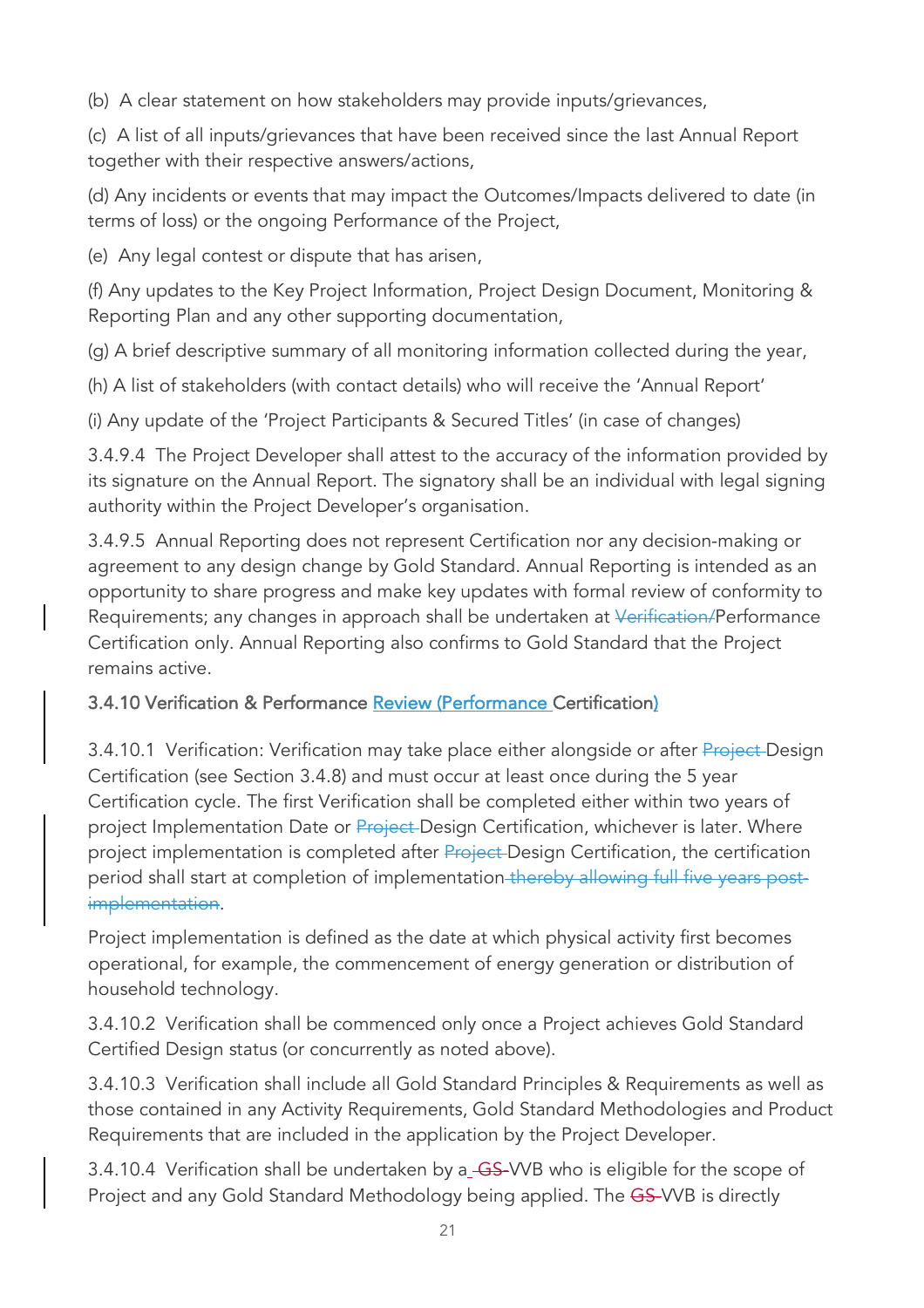appointed by the Project Developer and shall be retained by the Project Developer to review and respond to queries raised during the Performance Review.

3.4.10.5 In some circumstances a different GS-VVB is required to undertake Verification than was used for Validation. This is as stipulated in the relevant Methodology or Product Requirements. Unless otherwise stated, the same GS-VVB may undertake both steps for a given Project though an additional fee to Gold Standard shall apply.

3.4.10.6 Verification starts when the Project Developer has:

(a) Contracted an eligible GS-VVB, AND

(b) Submitted the Monitoring Report to the GS-VVB, AND

(c) Notified Gold Standard of the commencement of Verification. Failure to do so may result in a delay to the commencement of Performance Review.

3.4.10.7 Verification ends when the GS-VVB provides a has conducted a site visit and submitted a complete Verification Report to Gold Standard. A positive Verification Report shall have no pending or open CARs in the opinion of the GS-VVB.

3.4.10.8 Performance Review and Performance Certification:

Following submission of the Verification Report by the GS-VVB and payment of the relevant fee by the Project Developer, Gold Standard conducts a Performance Review of the Monitoring Report and Verification Report. During the Performance Review, the Project Documentation and Monitoring Report is also open to Technical Advisory Committee and NGO Supporter comment.

Unless otherwise stated in a specific Activity Requirement, Methodology or Product Requirement, the Performance Review period concludes at the later of 3 weeks post commencement of review or when all CARs are closed. The GS-VVB shall be retained by the Project Developer to respond to clarification requests and CARs raised by Gold Standard.

3.4.10.9 During the Performance Review new CARs, FARs and OBs may be raised by any party, including Gold Standard. If any new CARs or FARs are opened, these shall be addressed by either the Project Developer and/or the GS-VVB.

3.4.10.10 The Performance Review period concludes at the later of the conclusion of 3 weeks or when all CARs are closed.

3.4.10.11 The positive conclusion of the Performance Review period shall result in:

(a) Gold Standard Certified Project status wherein the Project Documentation, supporting documentation and Verification Report are made public via the Gold Standard Registry.

(b) The Project becomes eligible for issuance of any Gold Standard Certified Products or **SDG-Impact Statements.** 

3.4.10.12 Gold Standard Certified SDG-Products and/or Impact Statements Impact Statements and/or Certified Products shall be issued once the Project is both eligible (as above) and the required fees have been paid to Gold Standard.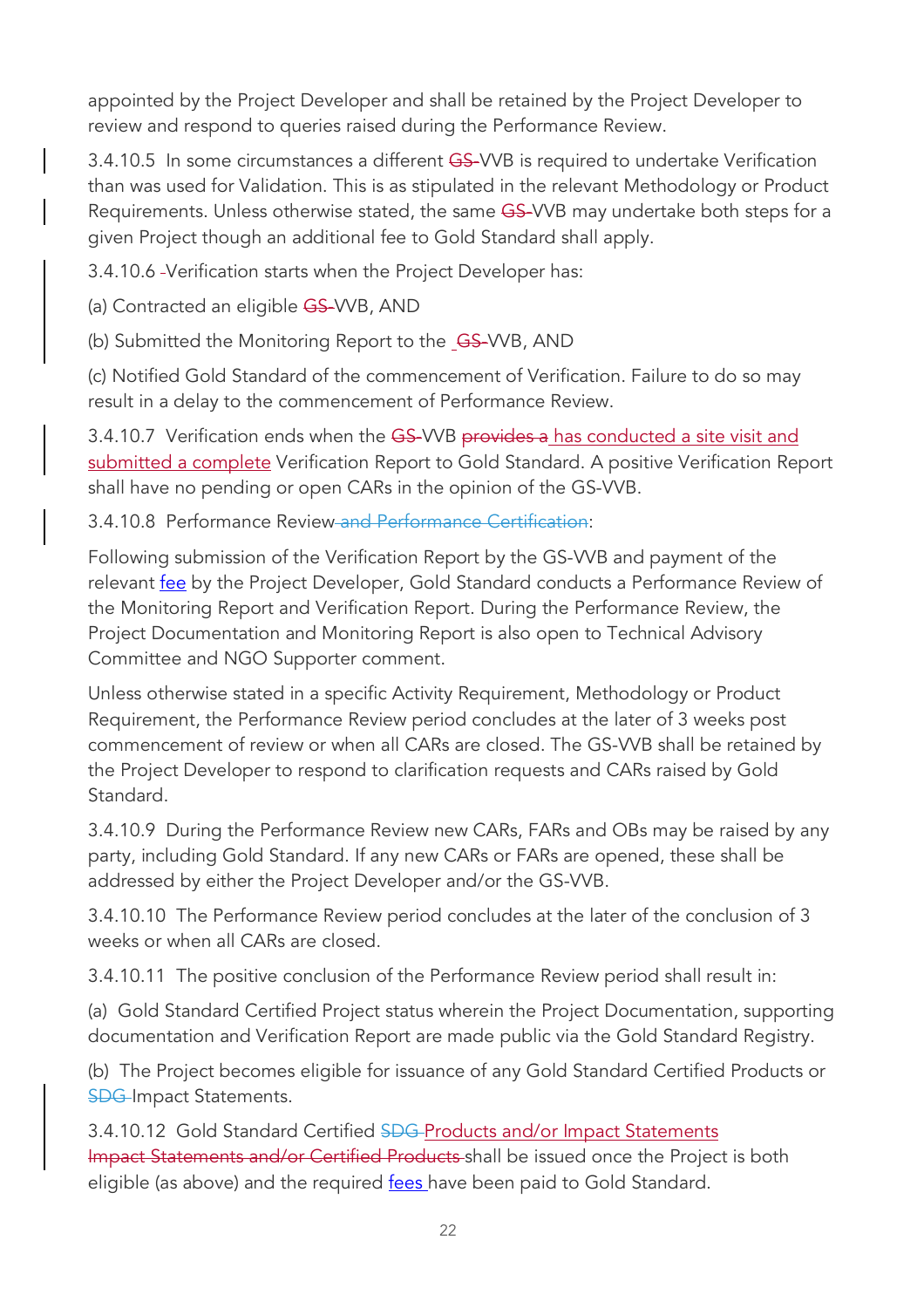3.4.10.13 This process may take into account Retroactive Certified Products and/or Impact Statements Impact Statements and/or Issuance. The maximum time for Retroactive Certification is the later of the Project Start Date or two years prior to the date of Project Design Certification unless otherwise stated in a specific Methodology, Certified Impact Statement and/or Product Requirements.

## 3.4.11 Project-Design Certification Renewal

3.4.11.1 To maintain Gold Standard Certified Project status beyond five years, a Project must undergo Project Design Certification Renewal. This process shall begin (defined by the submission of a Renewal opinion by a GS-VVB for Renewal Design Review to Gold Standard) no later than the 5<sup>th</sup> anniversary of the Start of Project last date of current Crediting Certification cycleperiod. Note that Gold Standard rreview of the Renewal of Design Certification Renewal may complete after the 5th anniversary last date of current Crediting period. In this case, the Renewal date shall be the 5th anniversary first day after the end date of the current Certification cycle.

3.4.11.2 Delay to the completion of re-Validation beyond the 5th anniversary last date of current Certification cycle shall result in a reduction of any issuance of Certified Products and/or Impact Statements SDG Impact Statements available during following Certification Cycle (for example, a delay of 1 year beyond the first cycle shall mean that no Certified Impact Statements shall be issued for the period of delay).

3.4.11.3 Project Design Certification Renewal follows the same process as Project Validation and Project Design Certification (see Section 3.1.4) though the scope of assessment is limited to:

(a) Changes in the Project as related to the General Eligibility Criteria

(b) Incorporation of any relevant updates to the Gold Standard Requirements

(c) Re-definition of Baseline Scenario and any impact of change on the Eligibility Principles, Criteria and Requirements

(d) Any activity- or methodology-specific Requirements

(e) Demonstration of Ongoing Financial Need, where relevant – see Section 3.5

3.4.11.4 The application of **Project-Design Certification Renewal may differ from Project** type to Project type. The five year renewal cycle remains in place for all though different Project types allow for automatic renewal for a given number of cycles and/or to remove the need for any or all of 3.4.11.3 4(a)-(e) above. These are as defined in the Activity Requirements related to the Project where provided. Transition projects shall follow their existing crediting renewal cycle for Design Certification Renewal.

# 3.5 PRINCIPLE 5: FINANCIAL ADDITIONALITY AND ONGOING FINANCIAL NEED

This section describes the Procedures and Requirements concerning Principle 5 – Additionality and Financial Need. By successfully following the Procedures and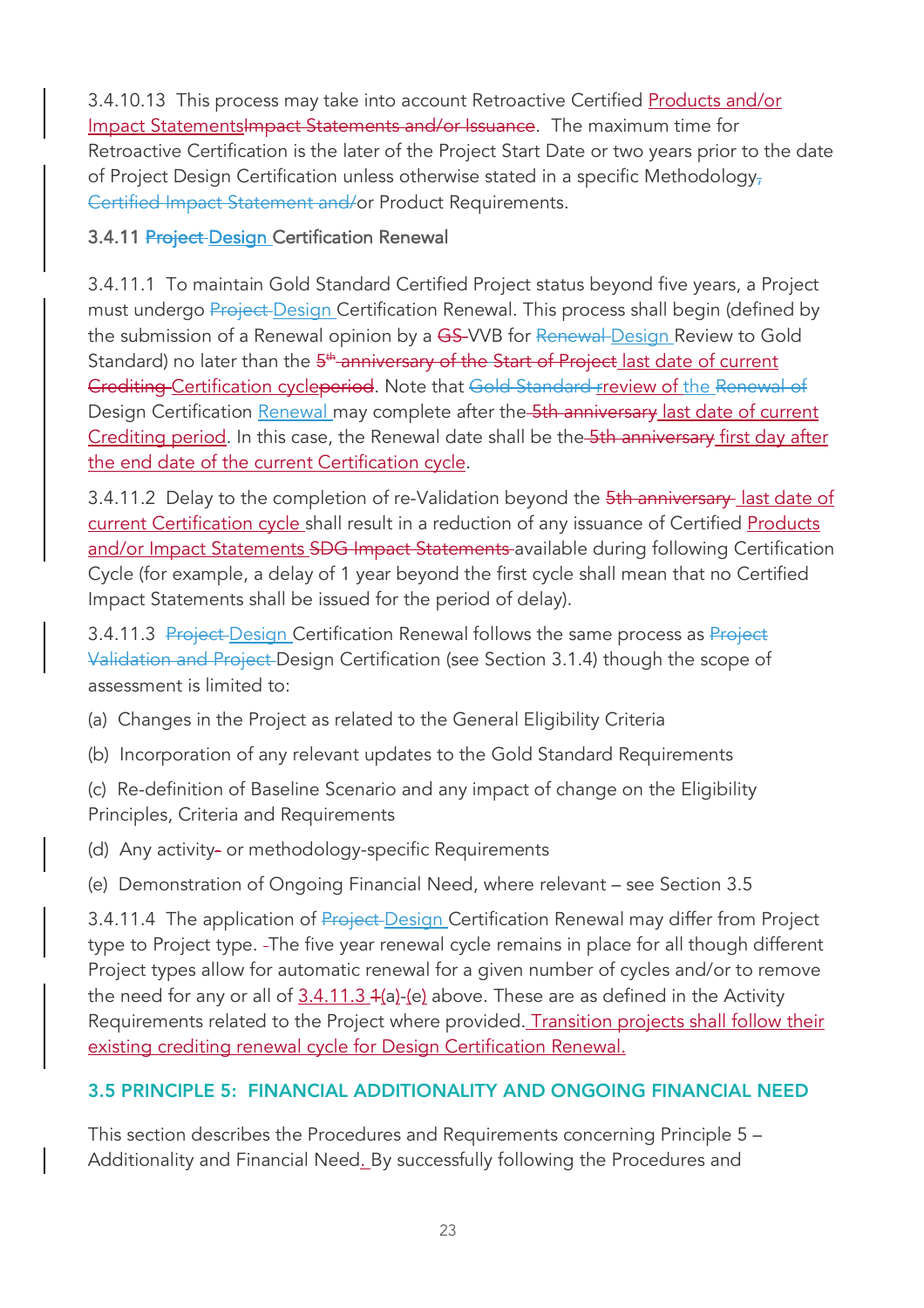Requirements in this Section the outcomes the Project demonstrates Financial Additionality and is therefore able to Issue Certified Impact Statements and Products.

## 3.5.1 Financial Additionality

3.5.1.1 All Gold Standard Projects seeking the issuance of Gold Standard Certified SDG Impact Statements or Products shall be demonstrated to be additional, meaning that their impact in terms of climate security (mitigation or adaptation) and sustainable development are beyond those that would have occurred in the absence of the certified Gold Standard project. In specific Project types, the application of the Requirements in this section are determined under the relevant Activity Requirements and Product Requirements.

3.5.1.2 Additionality tools. Gold Standard Projects shall use either a UNFCCC-approved or a Gold Standard-approved additionality tool to demonstrate project additionality, with the exception of specific Activity or Product Requirements as stated in the relevant documentation.

Where appropriate under specific Activity Requirements, Ssmall-scale Gold Standard Projects can use the latest version of CDM "Methodological Tool - Demonstration of additionality of small-scale project activities" CDM 'Attachment A to Appendix B of 4/CMP.1 Annex II' to demonstrate additionality

3.5.1.3 Version of tool: The latest version of the additionality tool available at the time of first submission to Gold Standard shall be applied. This tool may be used by the Project until the Project achieves completes Design Certification.

3.5.1.4 New additionality tools: Proposals may be made for new Gold Standard additionality tools. Gold Standard reserves the right to require changes to proposed additionality tools, seek clarification, or reject proposed additionality tools if insufficient progress is made on requested changes. New approaches for additionality demonstration may also be submitted to Gold Standard for approval as part of a new SDG Impact Quantification mMethodology.

3.5.1.5 Prior Consideration: The following requirements are applicable for the demonstration of prior consideration of carbon revenues for standalone Projects:

(a) Regular cycle projects are exempt from any kind of prior consideration of carbon revenue checks.

(b) In order to be eligible under Gold Standard,  $a$   $r$  Retroactive project must submit the required documents to Gold Standard (time of first submission) within one year of its Sstart Ddate. Project documents submitted at a date later than one year from the project start date will not be eligible for Gold Standard certification.

#### 3.5.1.6 For PoA/VPAs

(a)– Regular cycle VPAs are exempt from any kind of prior consideration of carbon revenue checks.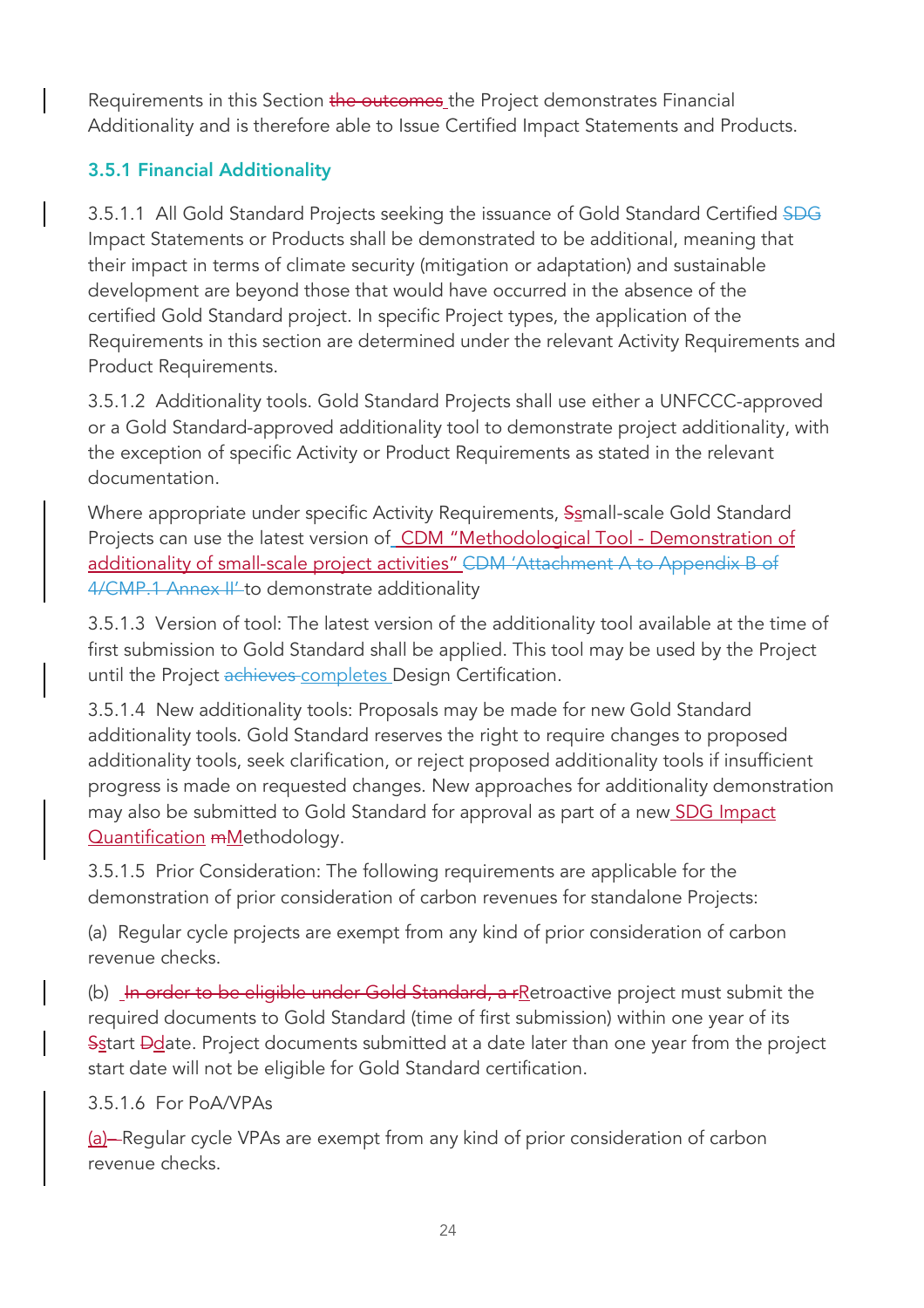(b)In order to be eligible under Gold Standard, Rretroactive VPAs (with a start date before or after the time of first submission of PoA) must submit the required documents to Gold Standard (time of first submission) within one year of its start date. Retroactive VPA documents that are submitted at a date later than one year from the project start date will not be eligible for Gold Standard Ceertification.

3.5.1.7 Prior Consideration in the context of Design Change: The prior consideration rule is also applicable to a Certified Design project that undergoes a design change. A Gold Standard project with a Certified Design project requesting to include a new technology/measures shall submit the request for approval of design change to Gold Standard within one year of the start date of the proposed technology/measures. If the developer fails to submit the request for approval within this one year, the design change component shall not be eligible for Gold Standard Certification. The design change request shall be assessed in line with the Gold Standard Design Change rules.

# 3.5.2 Ongoing Financial Need:

3.5.2.1 All Gold Standard Project's (including those that transition from earlier versions) required to demonstrate Financial Additionality, as noted in 3.5.1 above, shall demonstrate Ongoing Financial Need for such mechanisms.

3.5.2.23 Ongoing Financial Need shall be demonstrated at Design Certification Renewal.

3.5.2.3 The project shall provide a qualitative narrative, supported by an overview of project finances, that demonstrates how the finance derived Gold Standard Certification is material to the ongoing sustainability of the Project. The narrative may include, but not limited to the followings;

- Information highlighting the key categories and amounts or relative proportions (%) of project income and outgoings, including the relative proportion of certification related cost and revenue.
- Description how the GS finance contributes to or is being used to sustain or enhance the project.
- Where no revenue is realized from certification during a given period this would be considered a FAR for the next Issuance.

This means that the Project could not continue for a further Certification Cycle without the ongoing financial benefit derived from Gold Standard SDG Impact Certification.

3.5.2.4 The submission of the information to demonstrate OFN is mandatory, but information

- may remain confidential (i.e. shall be submitted alongside other project documentation and not published to the GS Registry), in recognition of the commercially sensitive nature of the information.
- shall satisfy the OFN portion of project renewal and no further information (beyond responding to clarification questions) will be requested.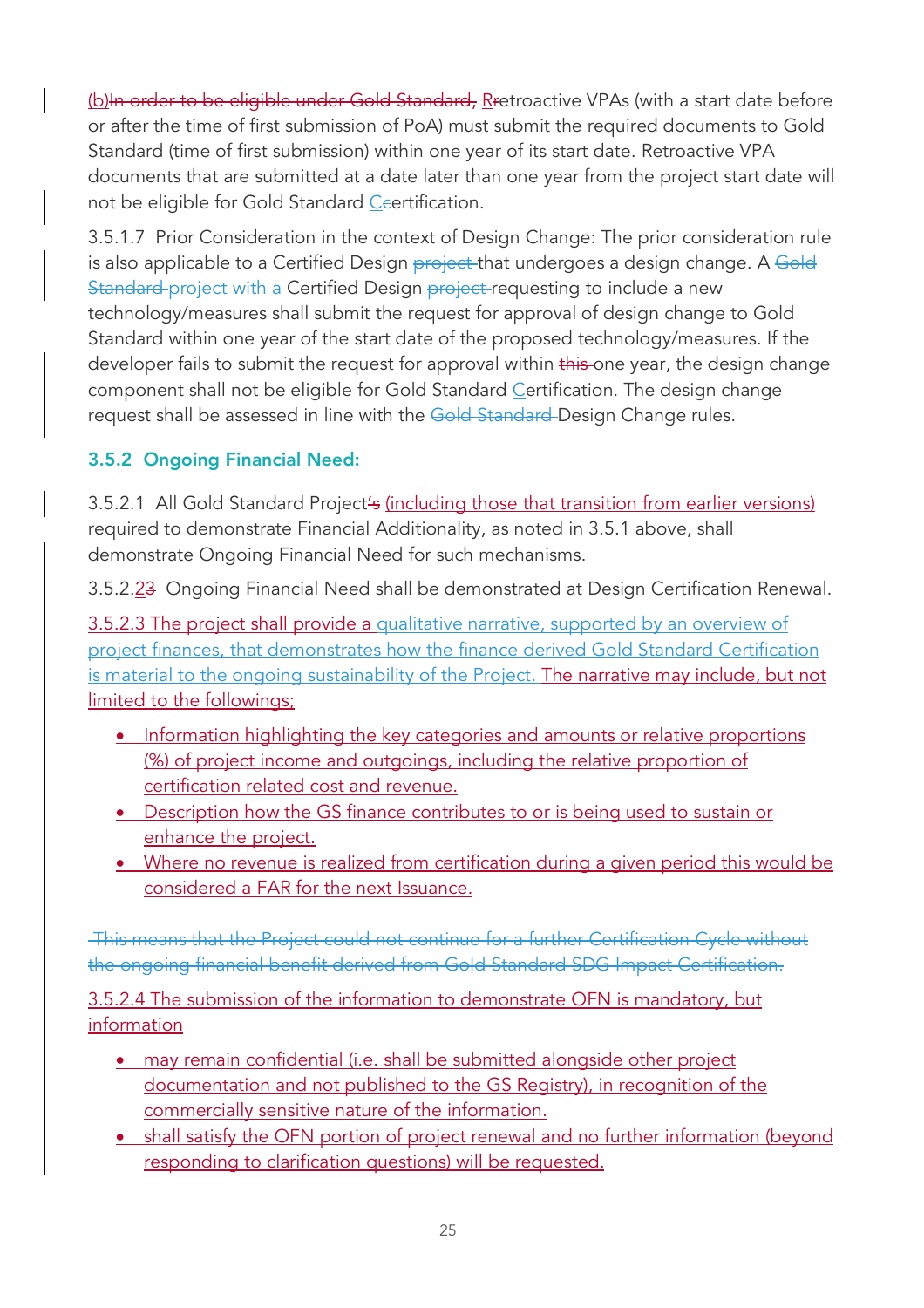• will not be used for formal decision making to decide whether a project shall renew or not.

3.5.2.2 Projects shall provide evidence based on actual project-level financial information to demonstrate Ongoing Financial Need and that Gold Standard Certification provides a material\* financial input to the ongoing success of the project. Commercially sensitive information shall not be published.

*\*It is highlighted that the definition of materiality and methods for demonstrating shall be put to stakeholder consultation during 2017.*

## 3.5.3 Stacking and Financial Additionality:

Projects seeking to issue multiple different Gold Standard Certified SDG-Impact Statements and/or products s ('stacking') shall demonstrate Financial Additionality as per 3.5.1 2, above. Such Projects shall also provide qualitative, evidence-based justification of the need and value-add to the Project outcomes for each additional revenue stream.

## 3.6 PROGRAMMES OF ACTIVITY

3.6.1 The Gold Standard certification cycle is suitable for multi-phased programmes with multiple interventions with an extended implementation period within a sector or in multiple sectors, as is typically the case in, for example, urban low-carbon growth programmes.

3.6.2 Programmes of Activity shall follow the Gold Standard Programme of Activity Requirements. The Requirements in this document are applicable for a Programme where multiple individual activities are spread over space and time.

# 4.0 CERTIFICATION OUTCOMES

This Section provides an overview of the types of Gold Standard Certification outcomes. It should be read in conjunction with the Gold Standard Claims Guidelines which provides further guidance as to the application and communication around Gold Standard Project and Impact Certification.

# 4.1 Types of Certification:

# 4.1.1 Gold Standard Certified Design:

Successful attainment of Gold Standard Certified Design status allows the Project to undertake Verification and Performance Certification on the way to becoming a Gold Standard Certified Project and to promote the Project in accordance with the Gold Standard Claims Guidelines.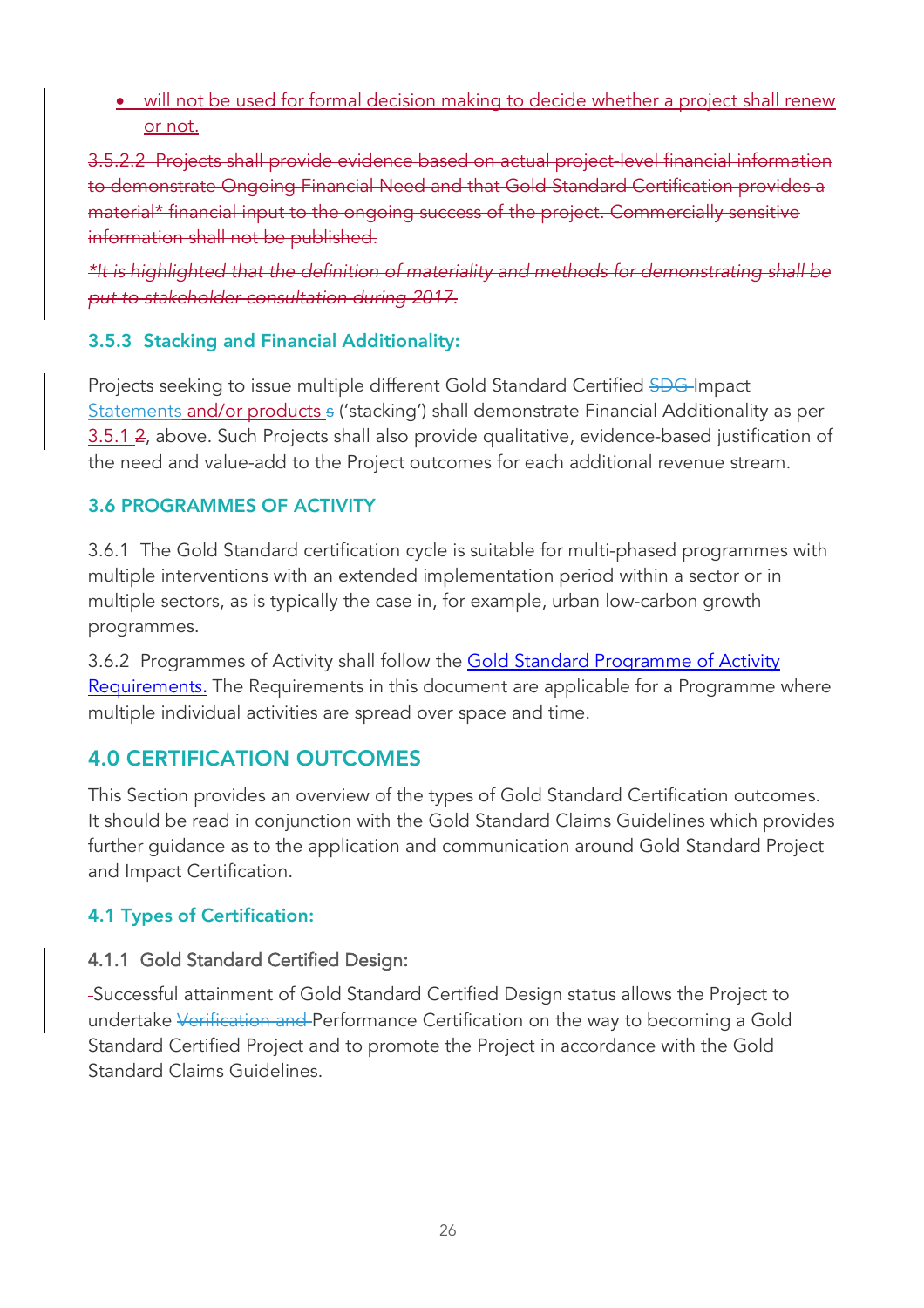# 4.1.2 Gold Standard Certified Project:

A Gold Standard Certified Design Project that successfully completes Verification and Performance Review (Performance Certification) is called a Gold Standard Certified Project.

A Gold Standard Certified Project is issued a statement confirming its status and listing its SDG Impacts. The Project is also able to promote itself in accordance with the Gold Standard Claims Guidelines.

## 4.1.3 Gold Standard Certified SDG-Impacts Statements and Products:

Further to Gold Standard Certified Project status, a Project may also be issued Gold Standard Certified SDG-Impact Statements and Products (such as Gold Standard Verified Emission Reductions, or VERs). This is subject to successful Verification and Performance Certification of the Project's conformity to applicable Gold Standard Methodologies and Product Requirements.

4.1.4 All projects from Listed status and beyond, including their Gold Standard Certified SDG Impact Statements or Products are captured on the Gold Standard Registry and are publicly and transparently available to all to review. The Project is also able to promote its claims in accordance with the Gold Standard Claims Guidelines.

#### 4.1.5 Stacking:

The Project Developer may potentially pursue any number and combination of Gold Standard Certified SDG-Impact Statements or Productss, provided that:

(a) All Requirements in this document and in the relevant Gold Standard Methodologies are fully met.

(b) The Methodology and/or Product Requirements do not stipulate that the issuance of a given combination of *Impact* Statements and Products is ineligible under Gold Standard. Such details are confirmed within specific guidelines, methodologies or Product Requirements.

(c) All necessary legal terms and conditions are fully executed and complied with. It is noted that certain Product Requirements may impose particular legal requirements/come with Product-specific terms and conditions and other legal documents that shall be completed.

4.1.6 Project Developers and funders/buyers of Gold Standard-Impact Statements and Products shall adhere to the Gold Standard Claims Guidelines as appropriate to the status of the Project. This defines and directs the use of claims made in relation to Gold Standard Certification.

4.1.7 After Design Certification it is possible to add-include further more Gold Standard Certified SDG-Impact Statements or Products Impacts as part ofto the Project Issuance but it is not allowed to retroactively issue further Certified SDG Impact Statements or Products for previous Monitoring Report periods.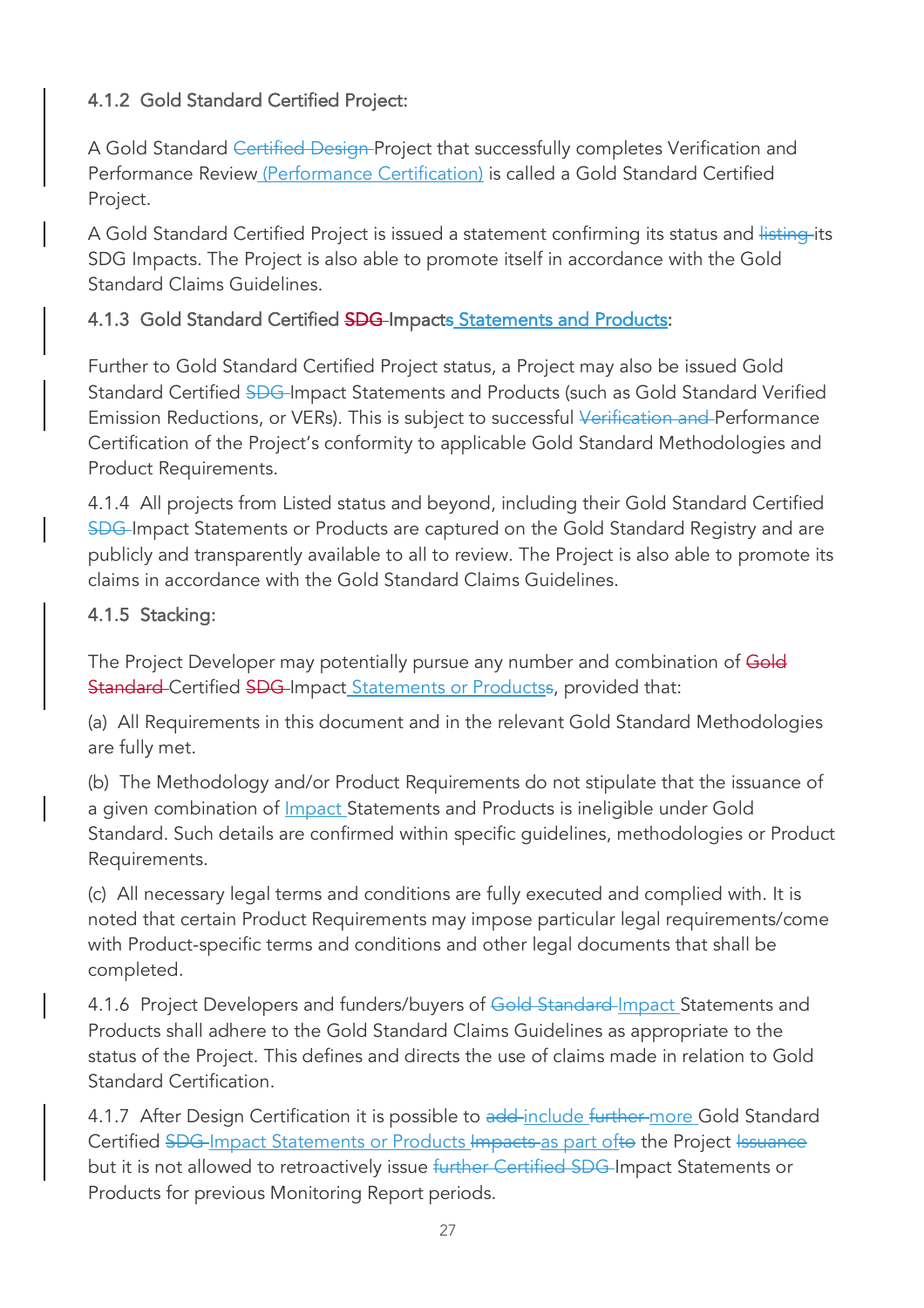# 5.0 PROJECT DOCUMENTATION AND TECHNICAL REQUIREMENTS

5.1 Projects shall provide evidence of conformity to the Requirements in the form of: For

#### Preliminary Review Project Documentation:

(a) Key Project Information (see PDD Template)

Draft PDD including Safeguarding Principles Assessment, SDG Impacts identified and draft Monitoring and Reporting Plan

- (b) Stakeholder Consultation Report
- (c) Supporting evidence and documentsation such as maps, survey results or calculations
- (d) Signed Cover Letter and Terms and Conditions

#### For Validation and Project Design Certification Review Project Documentation:

- (a) Completed PDD including Monitoring & Reporting Plan
- (b) Fully completed **Stakeholder Consultation Report**
- (c) Any Activity, Context, Methodology or Product Requirement specific documentation
- (d) Supporting evidence and documentsation

#### **For-Annual Reporting Documentation:**

- (a) Completed Annual Report documentation
- (b) Supporting evidence and documentsation where required

#### For Verification and Performance CertificationReview Documentation:

- (a) Any updates to the Key Project Information and PDD
- (b) Monitoring & Reporting Plan
- (c) Any Context, Activity, Methodology and Product Requirement specific documentation

(d) Supporting evidence and documentation documents such as maps, survey results and/or calculations

5.2 Except for supporting evidence and documentation Aall of the above Documentation shall be submitted using Gold Standard Project templates e-xcept for supporting evidence and documents

5.3 The Project Developer shall open an account on the Gold Standard Registry:

(a) With these accounts, Project Documentation, PDD, Monitoring & Reporting Plan, Reports, supporting documentation and the GS-VVB's Validation and Verification Reports shall be submitted to the Gold Standard Registry. Note that the GS-VVB is responsible for uploading the final Validation or Verification Report.

(b) All Project Documentation, except confidential information, shall be made publicly available through the Gold Standard Registry.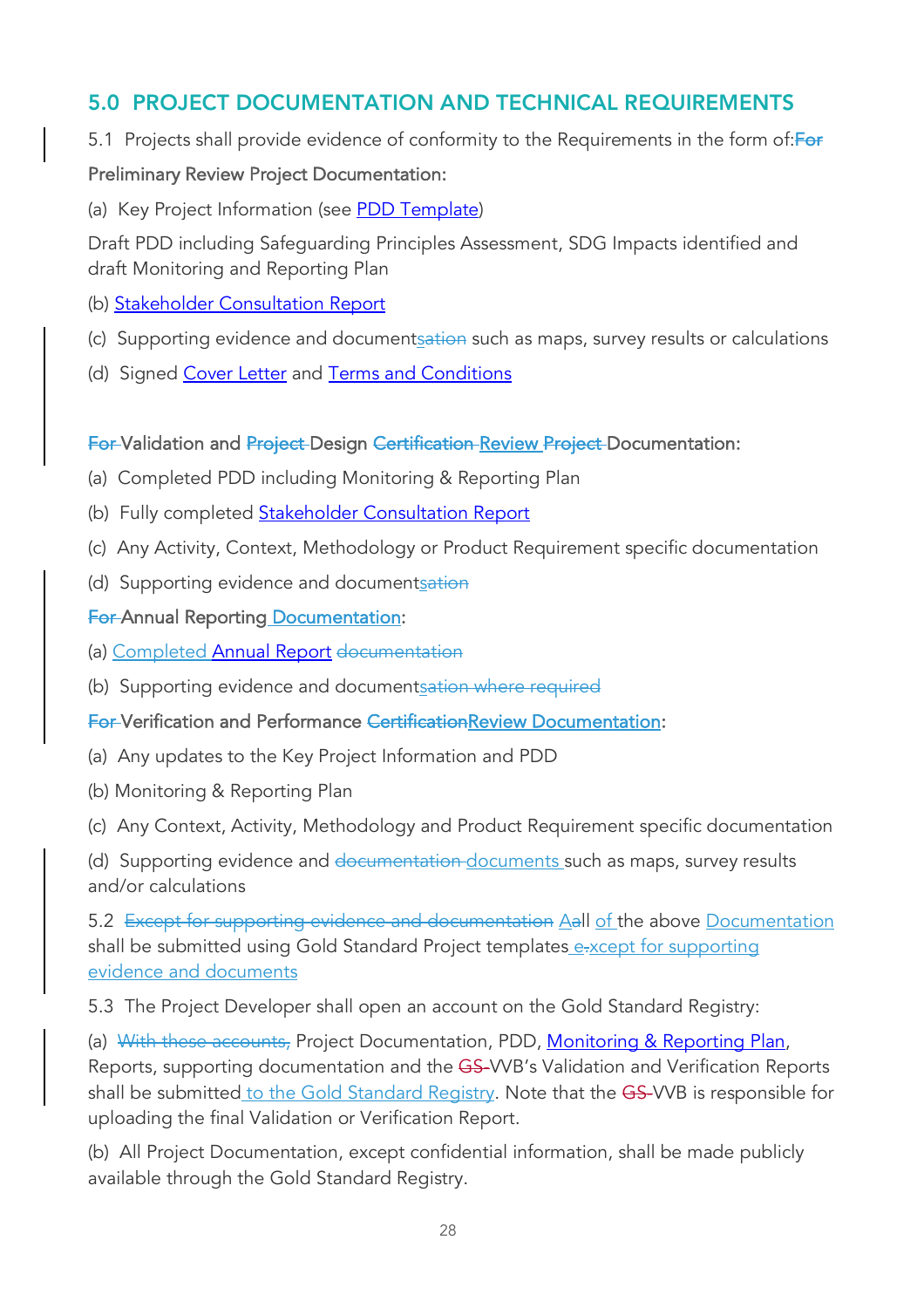(c) All information shall be submitted in English, OR a language that has been agreed upon by the Project Developer, the Gold Standard Secretariat and the GS-VVB.

(d) Figures above one thousand shall be formatted with a comma (for example 1,000,000), and decimals will be separated by a point (for example 1.35).

(e) Pictures, graphs, tables and supporting documents within Project Documentation shall be clearly marked with a unique ID.

(f) Dates shall be included in the following format: DD/MM/YYYY

(g) Maps shall include:

- Name of the project
- ID of the project
- Legend
- Printing date
- Scale
- Direction of North
- GPS coordinate system (e.g. WGS 84)
- GPS grid
- Infrastructure (roads, houses, etc.) and rivers
- Information on the satellite or aerial picture (date, resolutions, data source)

# 6.0 NON-CONFORMITY

6.1 The Project Developer shall report any potential or actual Non-Conformity against the Requirements and any associated Guidelines, Tools or Methodologies immediately upon discovery (and in no circumstances later than 30 days after the Non-Conformity event). Potential or actual Non-conformities may also be submitted to Gold Standard by any party at any time for review.

6.2 Gold Standard shall undertake a review of the Non-Conformity, including as required commissioning an independent investigation and an expert peer review of any recommended action taken. During the investigation Gold Standard reserves the right to suspend activities related to Certification and/or Registry, including the assignment, transfer or retirement of Gold Standard Certified SDG-Impact Statements or Products.

6.3 Gold Standard shall decide upon the action taken in response to a confirmed Non-Conformity. This may include; a requirement for immediate rectification or change,  $\frac{1}{2}$ suspension of e a Project until rectification has been Verified or to a removal of eGold Standard Certified Design Certification status for from the Project. Factors that influence Gold Standard's consideration of the severity of the issue shall include, but are not limited to (not exhaustive):

(a) If the issue is repeated/systematic or fundamental to the project.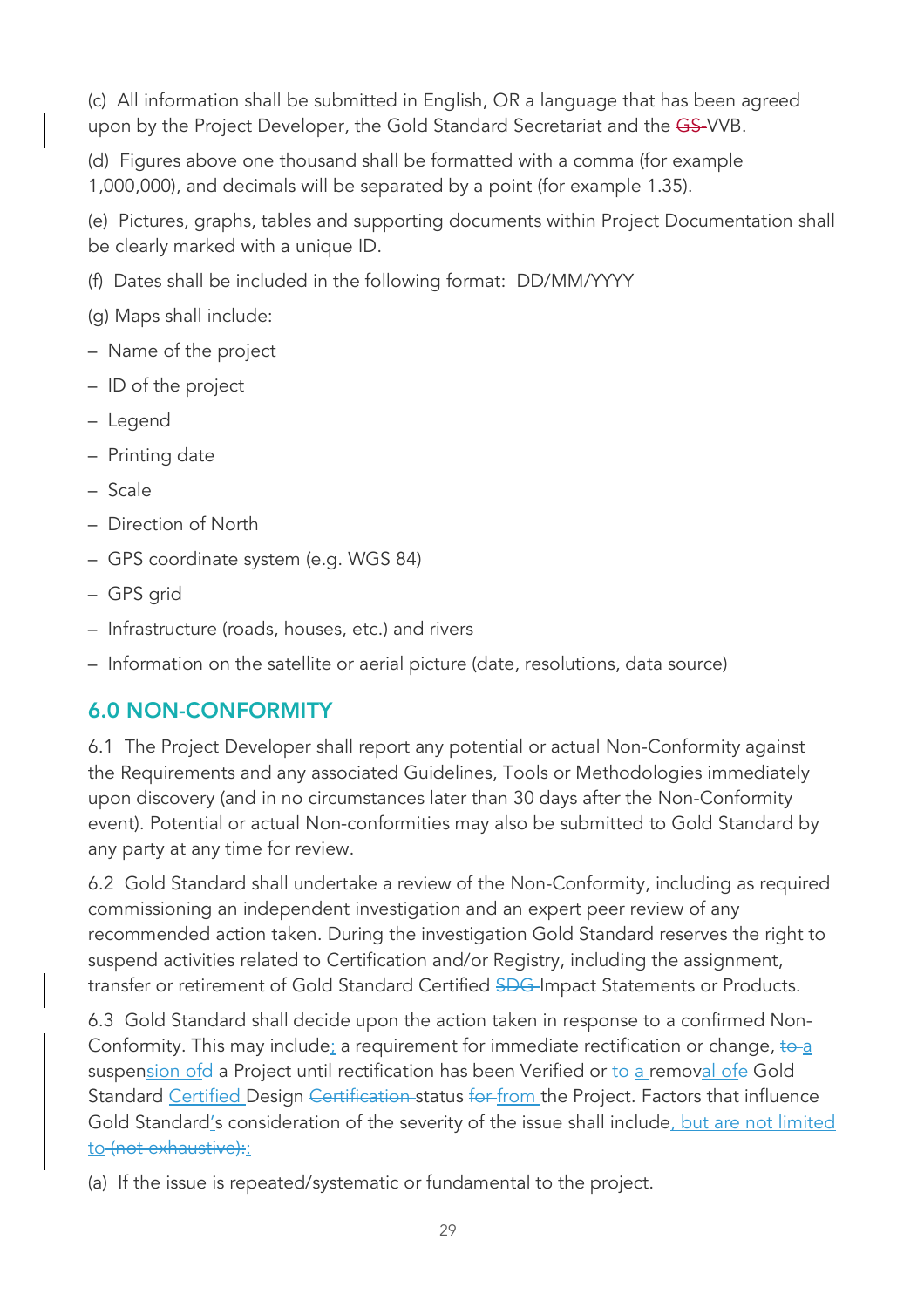(b) If the issue has resulted in an inappropriate Certification decision or over-issuance of Gold Standard Certified SDG Impact Statements or Products.

(c) If the issue has continued over a longer period of time or affects a significant area or population.

(d) If the issue has caused the endangerment of life, livelihoods, ecology or the environment.

(e) If the Project Developer failed to notify Gold Standard, take appropriate steps to limit any damage or disruption caused or has attempted to cover up the issue.

# ANNEX A – DESIGN CHANGE

#### 1. Applicability of procedures on design changes

These procedures relate to material and permanent design changes. Design changes are considered material and permanent if at least one of the following aspects of a project is affected: additionality, scale of the project $[1]$ , validity/applicability of the applied methodology, stakeholder consultation, and sustainable development criteria. Changes must be reflected in the project documentation.

These procedures do not apply to requests for deviation from or changes to the monitoring plan of a Certified Project Design Document (PDD). However, these procedures do apply to changes in the monitoring plan caused by material and permanent design changes for which approval is requested.

#### 2. Design changes occurring before Design Certification

Any request for approval of a design change that occurs prior to or during Design Review must be reviewed and validated by the Validatingon GS-VVB. The project documentation and the Validation Report shall be revised accordingly before submission (or re- submission) for Design Review.

For Projects seeking Certified SDGImpact Statements and/or Products, for example GS-VERs, Gold Standard rules allow for the consideration of several potential design scenarios in the project documentation, as long as all aspects of each potential scenario are discussed in a satisfactory way. For example, additionality shall be demonstrated for each one of the potential scenarios, and stakeholder inputs must be gathered for each potential scenario. Other relevant aspects include the scale of the project, the validity/applicability of the applied methodology, and the assessment of sustainable development criteria (safeguarding principles and indicators). All potential scenarios must be Validated by the GS-VVB and the actual scenario must chosen before the first Verification.

Stakeholder feedback on design change: Project participants (PP)Developers shall discuss if there is a need to conduct a stakeholder consultation with respect to changes that are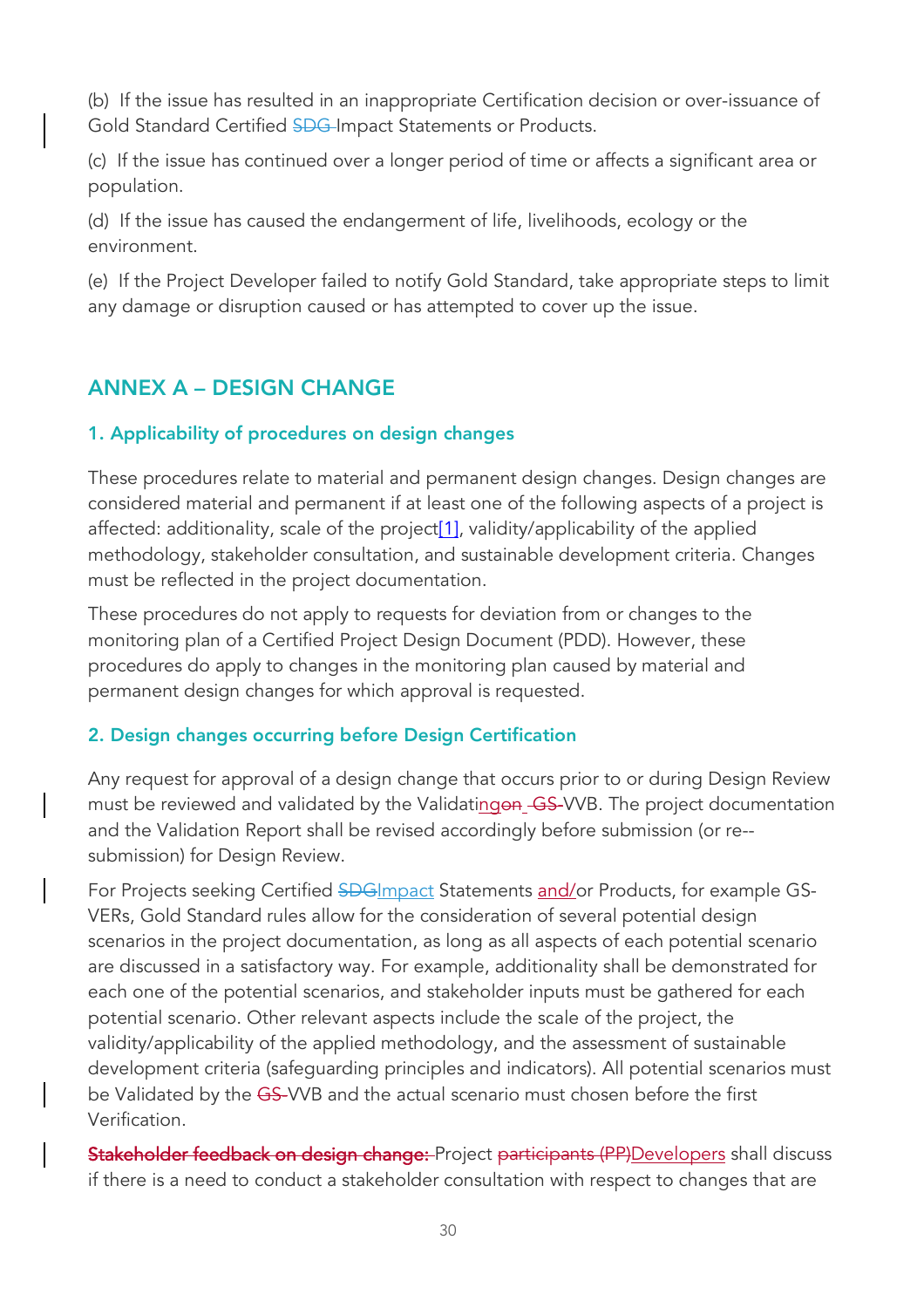to occur or occurred in the project design/location/specifications. Whenever design changes include the extension of the project boundaries to new sites or the selection of different sites from those that had been envisioned at the time of Design Certification, relevant stakeholders from these locations shall be invited for comments as per Gold Standard guidelines. For example, design changes in a wind power project that has increased its capacity to new locations or modified the microsite plan of wind turbines to include different locations compared to the one envisioned at the time of Stakeholder Consultation or Preliminary Review, may call for another physical meeting to collect feedback from stakeholders not included in the earlier stakeholder meetings.

#### 3. Design changes occurring after Design Certification

The guidelines apply in the case when a Project Developer alerts Gold Standard about a design change with respect to a project that has reached Design Certification status, or in case the GS-VVB contracted to perform the Verification identifies that the project has not been implemented according to the Certified registered PDD at the time of verification<sup>[2]</sup>. The  $\overline{GS}$ -VVB  $\overline{BOE}$ -shall identify and inform the Project Developer of any concerns related to the conformity of the project and its operation with the Certified registered PDD.

The procedures are also applicable if the permanent changes have occurred after the implementation of the project as per the Certified registered PDD and issuance of credits Impact Statements or Products have also taken place.

#### 4. Request for approval of design changes for a project

Project Developers are required to submit a request for approval for material and permanent changes to a project. The Project Developer must submit the request to the Gold Standard Secretariat prior to making the changes, or, at the very latest, prior to request for issuance. In the latter case, however, Project Developers must be aware that negative feedback from stakeholders or reviewers may lead to the rejection of any future issuance request unless the design is revised appropriately, which may be problematic when implementation has already occurred.

The following information/documents should be submitted as a part of the request for approval:

(a) Revised PDD highlighting the changes in track-change mode, and a memo highlighting the design changes and discussing impact(s) of the changes on the relevant aspects of the project.

(b) Any other additional supporting documentation (for example, Environmental Impact Assessment conducted in relation to the changes in the project, etc.)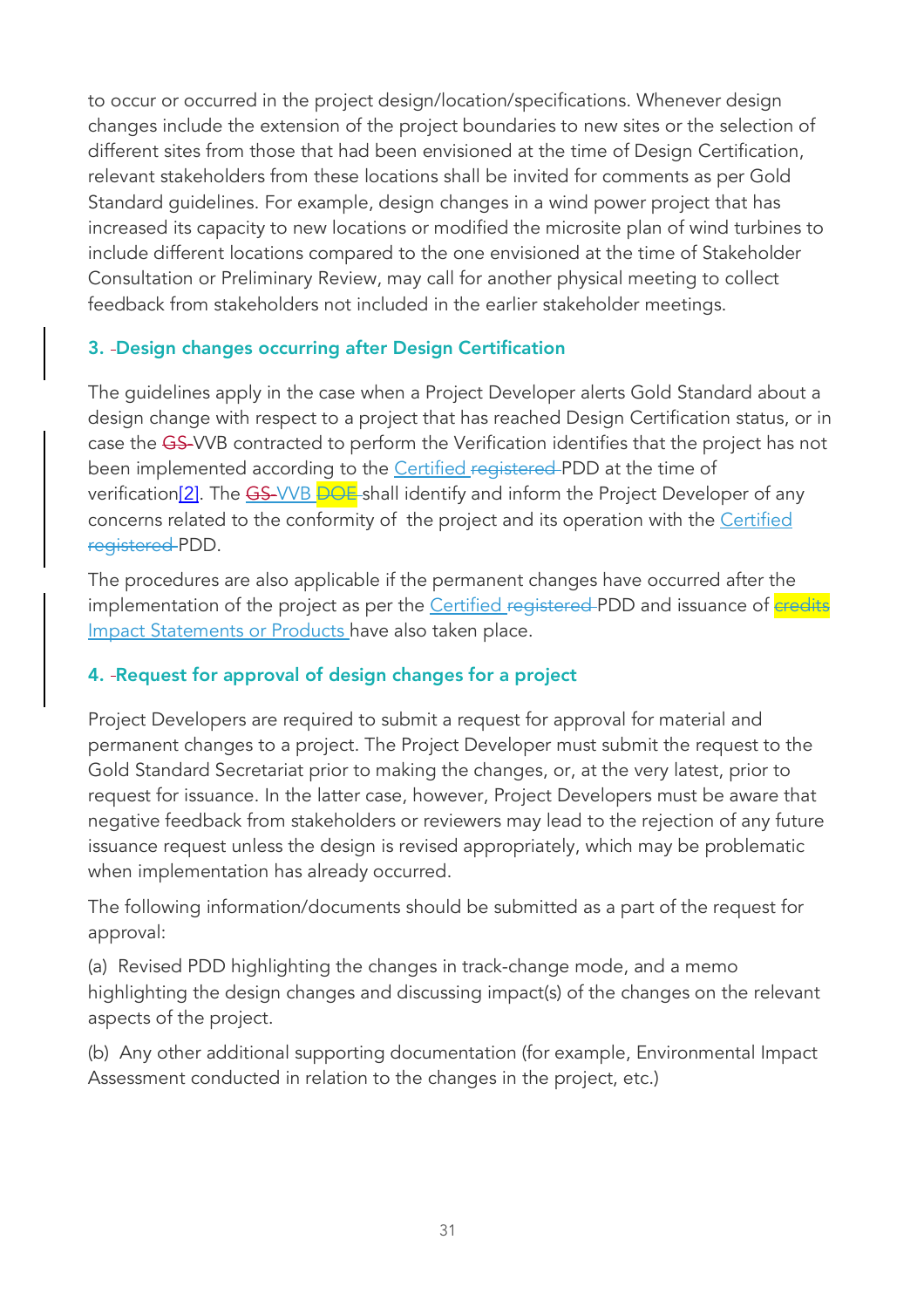## 5. **-Preparation of revised documentation**

The revised documentation should include an assessment of the impact of the design changes with respect to all the aspects below (a to g). The design change memo submitted at the time of request for approval shall discuss these in a concise way:

(a) Additionality: Changes may impact the validity of investment analysis or barrier analysis established at the time of project Design Certification, thus affecting the additionality of the project. This would typically be the case when:

(i) Changes affect the output capacity due to an increased installed capacity or an increased number of units, or installation of units with lower capacity or units with a technology which is less advanced than that described in the project documentation.

(ii) Components are added or the ones considered are extended.

(iii) Sites are removed or added in the context of a project registered with multiple sites.

(iv) Actual operational parameters within the control of the Project Developer are associated with different values than previously expected, affecting the determination of the emission reductions and the IRR calculation.

The Project Developer must therefore discuss the effect of design changes on the validity of the demonstration of additionality and provide all required justifications.

Within an investment analysis, all but the parameters affected by the design changes shall be given the same values as in the demonstration provided at the time of Design Certification. **Feview.** If the demonstration relies on a barrier analysis, the Project Developer shall discuss why the barriers still remain valid despite the design changes.

(a) Scale of Project: Project Developer shall discuss to what extent the design changes affect the scale of the project as per Gold Standard Requirements, under clause III.e.2.. If the defined upper threshold for micro or small-scale activitiesthe project scale is exceeded, related rules are no longer applicable to the Project and Project Developer shall revise the project documentation accordingly.

(c) Applicability of methodology: Project Developer shall discuss whether the original methodology is still applicable, or whether another methodology shall be used. The same analysis shall also be conducted with respect to the selected baseline scenario. When a Project has not been implemented as described in the registered project documentation, the applicability and application of the baseline methodology with which the Project has been registered shall be re-assessed.

(d) Stakeholder feedback on design change: The Project Developer shall discuss if there is a need to conduct a stakeholder consultation with respect to changes that are to occur or have occurred in the Project design/location/specifications. Whenever design changes include the extension of the Project boundaries to new sites or the selection of different sites from those that had been envisioned at the time of Design Certification, relevant stakeholders from these locations shall be invited for comments as per Gold Standard guidelines. For example, design changes in wind power projects increasing their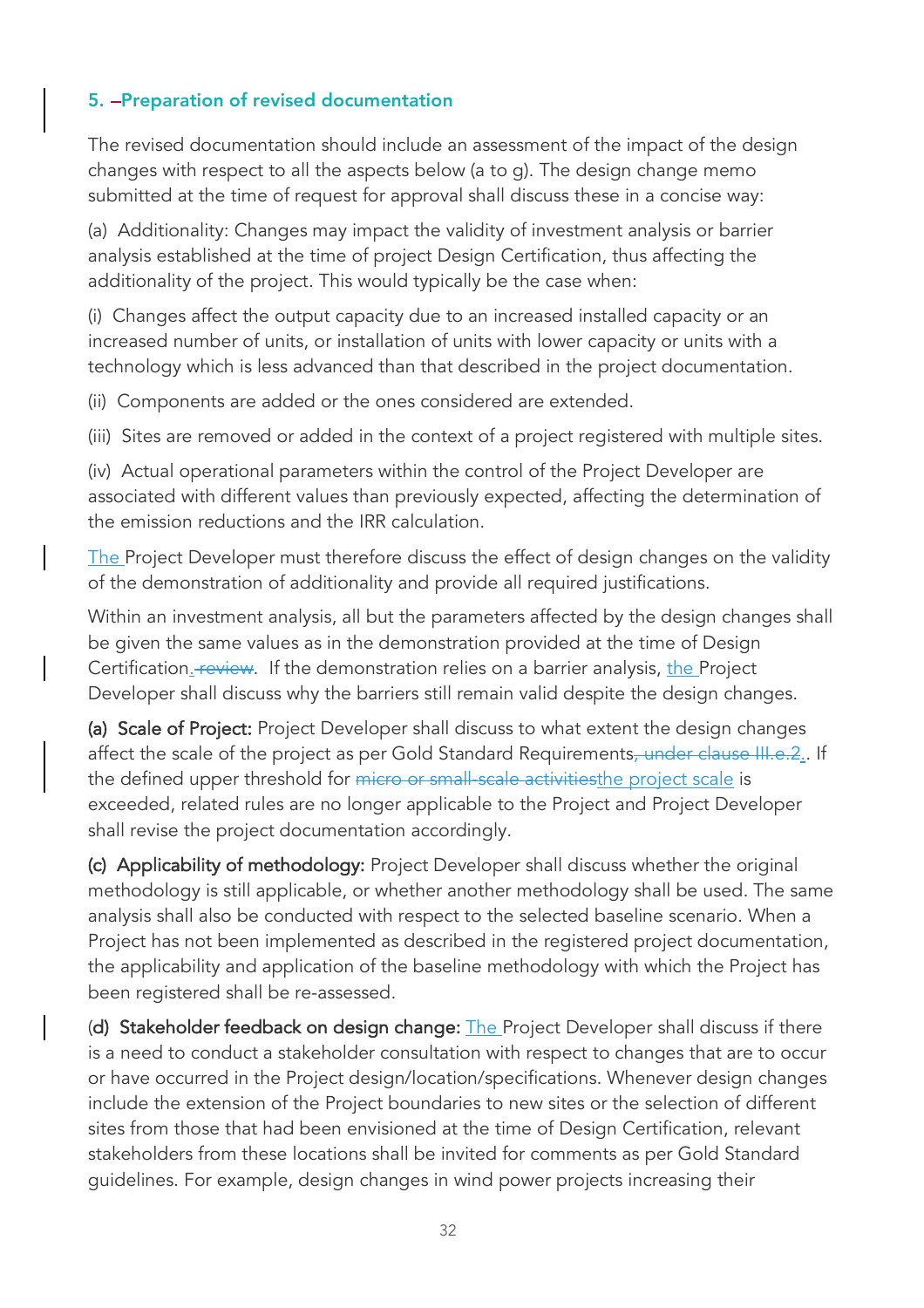capacities to new locations or modifying the microsite plan of wind turbines involving different locations compared to the one envisioned at the time of Design Certification may call for a physical meeting to include the feedback of stakeholders who were not included in the earlier stakeholder meetings.

The Project Developer can choose to invite comments electronically or through a physical meeting, but will be required to justify the same. To the extent possible, the Project Developer shall conduct the complementary consultation prior to the start of construction/implementation of the affected components.

(e) Sustainable Development Assessment: The Project Developer shall discuss any necessary revision in the scores of the SDG Impact indicators following the design changes. The same should be done with respect to the level of risk for the Safeguarding Principles.

Changes in the project location or the extension of the project boundaries definitely call for a re-assessment of the SDG Impacts and Safequarding Principles, as. So-does a significant change of scale of the project, even if located on the same site. If a new Environmental Impact Assessment (EIA) is required as per the local legislation, the SDG Impact and Safeguarding Principles assessment shall take into account the new elements provided, including potential new mitigation and/or compensation measures to put in place.

(f) Monitoring & Reporting Plan: The Project Developer shall discuss whether there is a need to prepare a revised sustainable development monitoring plan to accommodate any changes and/or comments from the local stakeholders. This can potentially include new mitigation measures as per a revised EIA or new comments by stakeholders. Changes in the scores of the SDG Impact indicators due to the new project design can also lead to a revision of the sustainable development monitoring plan. The changes in the scores of the SDG Impact indicators shall be assessed as per the sustainable development assessment guidance discussed above.

(g) Legislation<sub>:</sub>. The Project Developer should also discuss the need for any new approvals/licenses from the environmental and/or regulatory agencies.

#### 6. Evaluation of the request for approval

Upon receipt of the request for approval, the Gold Standard Secretariat first-conducts a 'completeness' check to confirm whether all the necessary information and documentation has been submitted.

Upon payment of the design change request fee, the Secretariat then proceeds with a preliminary evaluation of the request for approval in order to assess whether:

(a) An opinion on the impacts of the design changes with respect to points a to g above shall be performed by either the Validation GS-VVB or Verification GS-VVB (post-Design Certification), or

(b) Gold Standard conducts the assessment of the design changes on its own.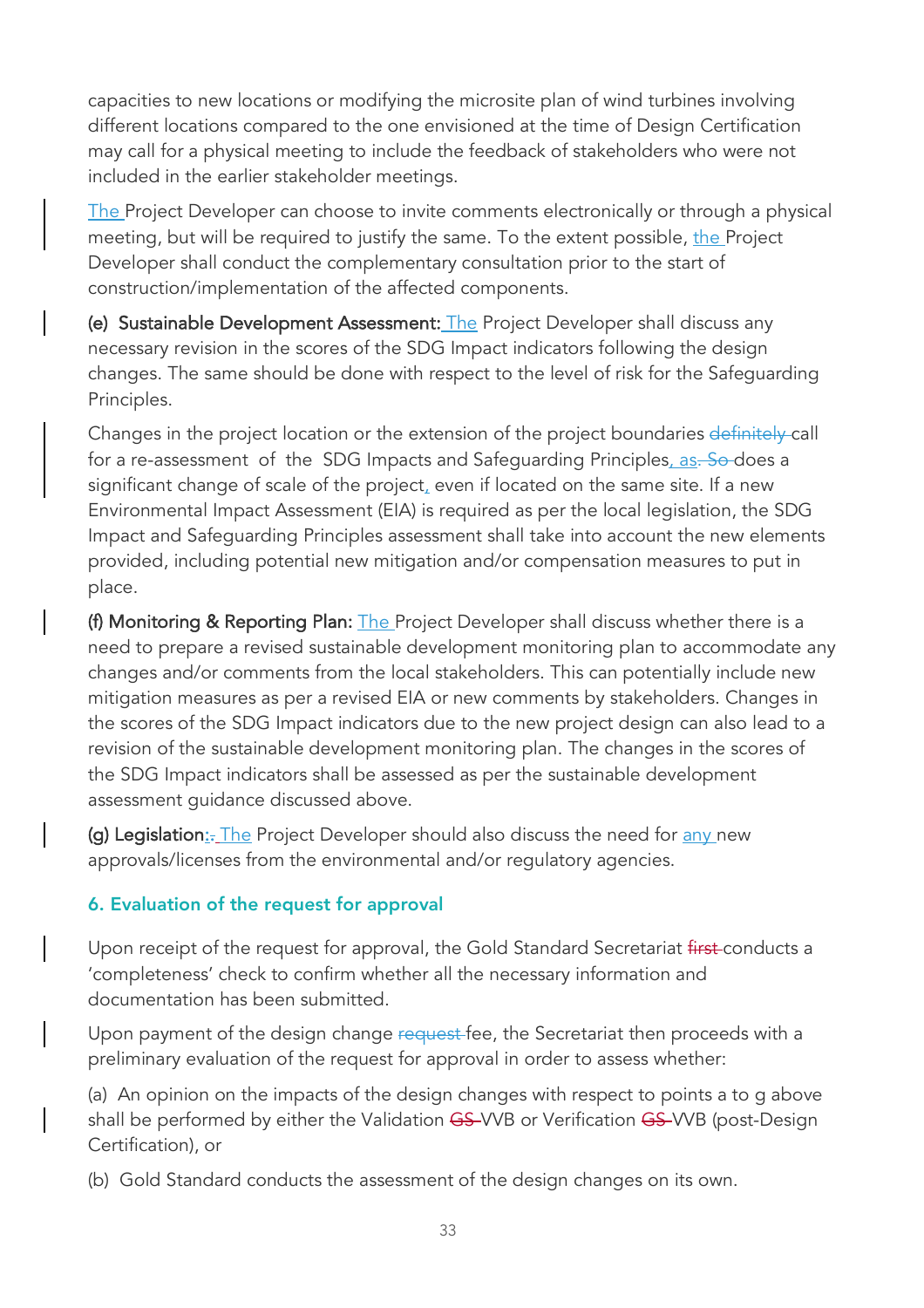Under case 'a', the Project Developer shall contract the Validation GS-VVB or Verification GS-VVB to perform a review of the design change memo and the revised project documentation submitted to Gold Standard. The\_GS-VVB must provide an opinion on each one of the points a to g discussed. The GS-VVB shall assess how the affected data/information in the Certified Project Documentation have been derived, and validate if the assumptions underlying this original data/information are correct. The revised Project Documentation, the design change memo, and the GS-VVB opinion shall be submitted to Gold Standard for review. Once approved, both documents will be uploaded in the Gold Standard Registry as amendments to the Project Documentation and the Validation Report.

Under case 'b', Gold Standard proceeds to the review of the submitted design change document without further involvement of a GS-VVB. The revised documentation and the design change memo once approved will be uploaded in the Gold Standard registry as an amendment of the Project Documentation.

In all cases above, approval or rejection may occur directly after submission of the necessary documentation or after rounds of review necessary to close all requests for clarification or corrective action, if any.

Approval of the request for design changes as proposed by the Project Developer allow for subsequent requests for issuance.

Rejection of the request for design changes prevents any request for issuance unless the previous design is recovered or an alternative, acceptable design change is submitted.

Once a decision has been made, the Gold Standard Secretariat will communicate it to both the Project Developer and the GS-VVB that was involved in the assessment of the design changes.

The revised version of the complete Project Documentation shall then be applicable for all future requests for issuance.

# ANNEX B – CONFLICT AND EMERGENCY ZONES

#### 1. Background

Project Developers have faced considerable challenges in contracting GS-VVBs for the Validation and Verification of projects located in conflict zones, refugee camps or areas that pose high risk to life and/or health<sup>[3]</sup>. Gold Standard rules allow all Projects under these circumstances to combine GS-VVB-Validation or Verification (based on a deskreview) with on-site Validation or Verification conducted by an Objective Observer (OO) that is retained by the Project Developer.

These requirements can be applied to both regular and retroactive projects.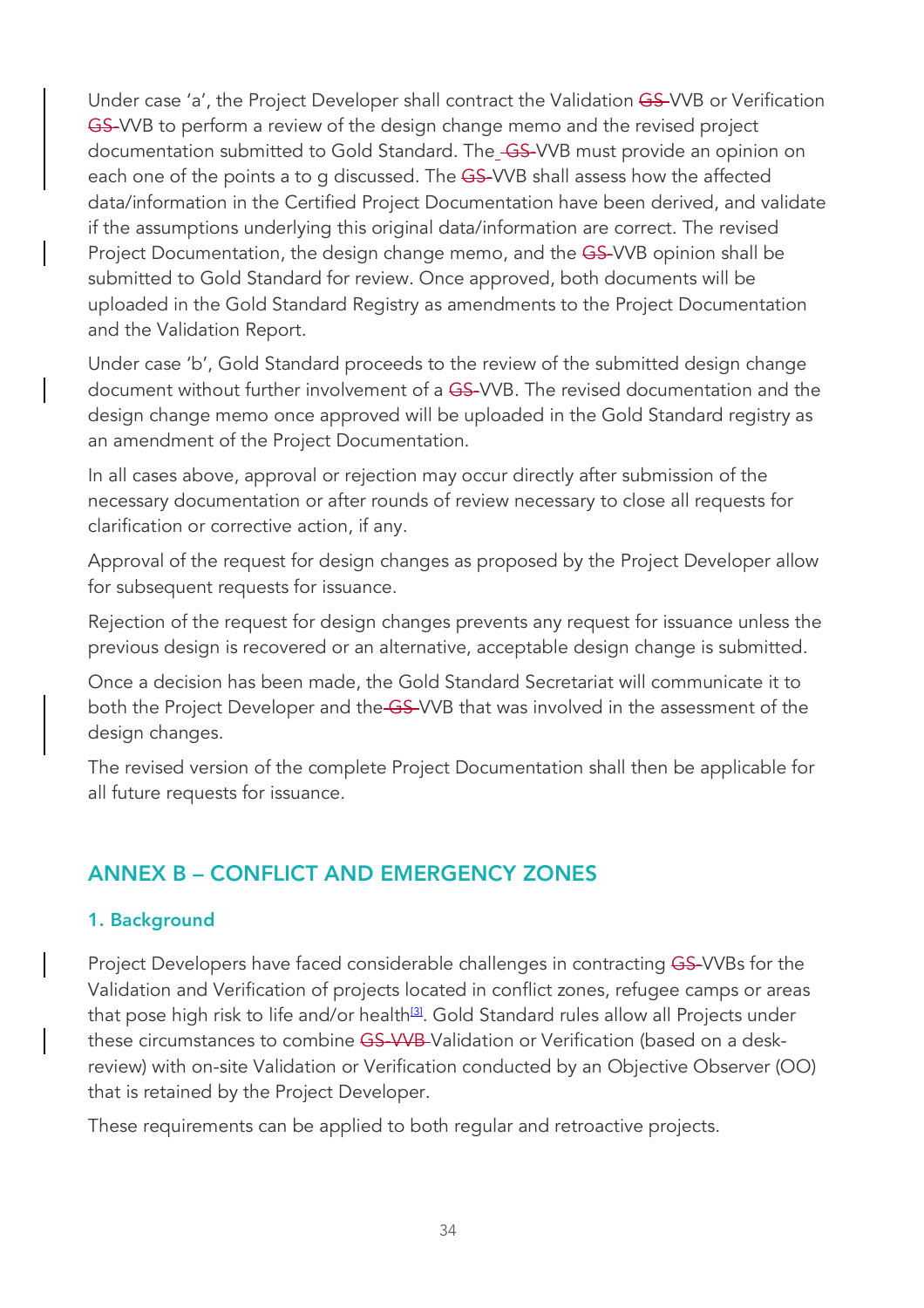#### 2. Steps and procedures for projects that want to apply the proposed approach

#### 2.1.1. Submission for approval

Gold Standard will assess applications on a case-by-case basis. To be eligible for the rule deviation described herein, there must be evidence that demonstrates that GS-VVBs are not willing to go on-site<sup>[4]</sup>. Furthermore, the applicant must demonstrate prior experience working in conflict zones/areas that pose a high risk to life and/or health. And show involvement in other activities within the considered area, apart from implementing the project under review. Alternatively, the establishment of a formal collaboration with partners who have such experience and involvement in the considered area may qualify under these rules as long as the collaboration is sustained over the entire certification period of the Project.

## 2.1.2. Selection of Objective Observer

The Project Developer is required to identify and provide Gold Standard with the name and contact details of three Objective Observers (independent experts from local universities, NGOs, consultancies, etc.) who can credibly carry out an appraisal of the project.

It is preferable for the list of suggested Objective Observers to be comprised of representatives from development organisations that have experience within conflict zones and the host country, so that environmental and socio-economic impacts can be safely and credibly assessed. Where applicable, the Objective Observer suggested by the Project Developer should already have authorisation to work in the specified area.

Gold Standard will select an Objective Observer amongst the three suggested candidates based on an assessment of their expertise or, if they do not match the required criteria, Gold Standard will ask for other candidates to be proposed or may suggest another expert to act as the Objective Observer.

The GS-VVB shall provide a checklist to the selected Objective Observer before the site visit to assist the Objective Observer in assessing the relevant aspects related to the Project's Validation or Verification. The checklist must be limited to issues that the GS-VVB thinks would be necessary to check on-site to form the Validation or the Verification opinion. The Project Developer will be responsible for contracting with and covering the costs of the Objective Observer(s). The relationship between and among the Project Developer, the Objective Observer and Gold Standard shall be established in a Memorandum of Understanding that must be signed by all parties.

#### 2.1.3. Site visit by Objective Observer and submission of the report

During Validation, the appointed Objective Observer is required to visit the Project site to meet the local stakeholders in order to provide an independent assessment of the risks associated with the Project, as well as to identify potential negative impacts associated